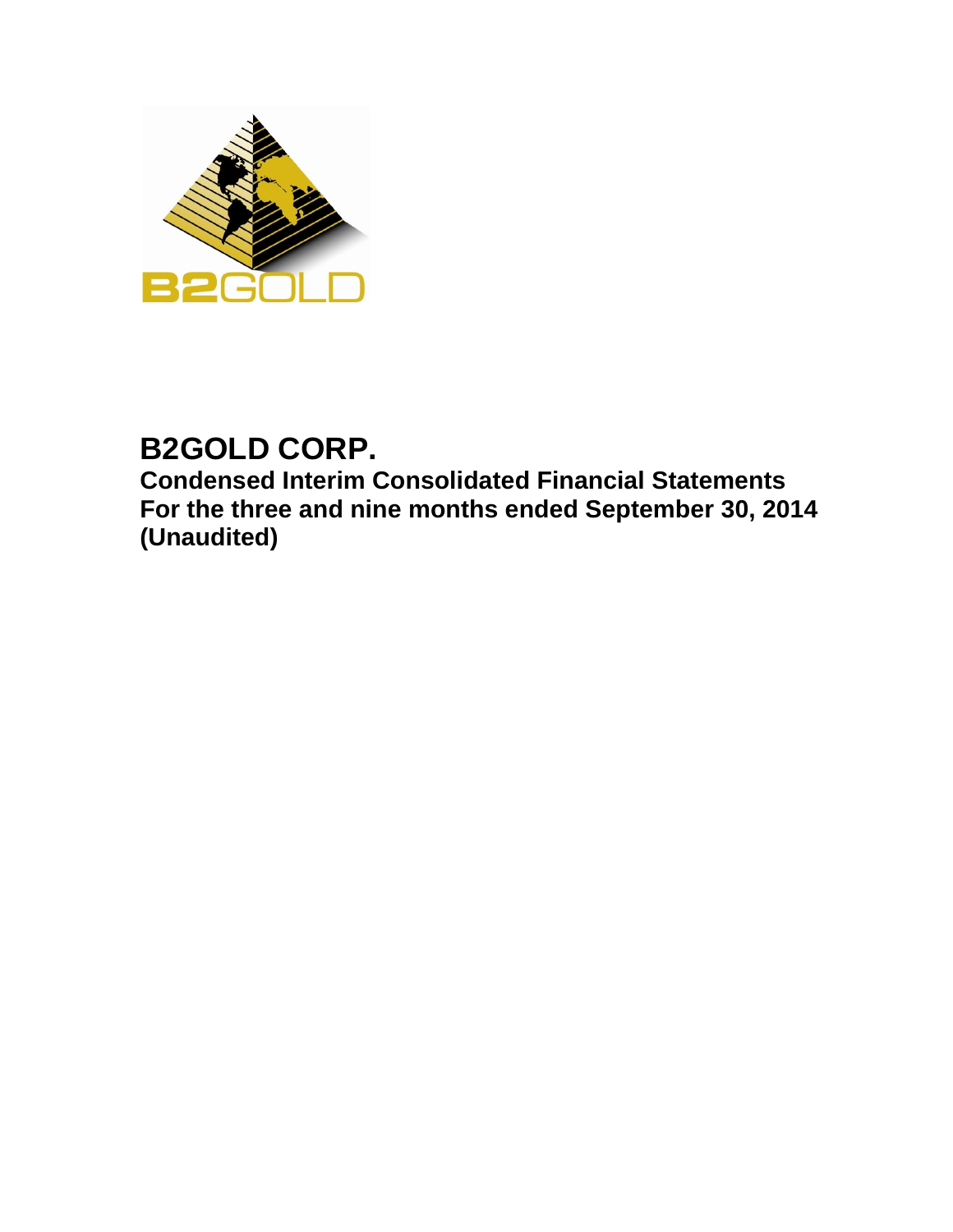## **B2GOLD CORP. CONDENSED INTERIM CONSOLIDATED STATEMENTS OF OPERATIONS FOR THE THREE AND NINE MONTHS ENDED SEPTEMBER 30**

(Expressed in thousands of United States dollars, except shares and per share amounts) (Unaudited)

|                                                                                                                                                                                                                                                                                                                       |          | For the three<br>months ended<br>Sept. 30, 2014                  |          | For the three<br>months ended<br>Sept. 30, 2013                   |          | For the nine<br>months ended<br>Sept. 30, 2014                            |          | For the nine<br>months ended<br>Sept. 30, 2013                                      |
|-----------------------------------------------------------------------------------------------------------------------------------------------------------------------------------------------------------------------------------------------------------------------------------------------------------------------|----------|------------------------------------------------------------------|----------|-------------------------------------------------------------------|----------|---------------------------------------------------------------------------|----------|-------------------------------------------------------------------------------------|
| Gold revenue                                                                                                                                                                                                                                                                                                          | \$       | 114,924                                                          | \$       | 128,730                                                           | \$       | 364,202                                                                   | \$       | 406,218                                                                             |
| Cost of sales                                                                                                                                                                                                                                                                                                         |          |                                                                  |          |                                                                   |          |                                                                           |          |                                                                                     |
| <b>Production costs</b><br>Depreciation and depletion<br>Royalties and production taxes<br>Inventory fair value adjustments on CGA acquisition                                                                                                                                                                        |          | (66, 311)<br>(29,020)<br>(3,671)                                 |          | (61, 782)<br>(21, 190)<br>(4,520)                                 |          | (194, 545)<br>(82,710)<br>(11, 957)                                       |          | (195, 555)<br>(54, 327)<br>(12, 559)<br>(32, 869)                                   |
| <b>Total cost of sales</b>                                                                                                                                                                                                                                                                                            |          | (99,002)                                                         |          | (87, 492)                                                         |          | (289, 212)                                                                |          | (295, 310)                                                                          |
| <b>Gross profit</b>                                                                                                                                                                                                                                                                                                   |          | 15,922                                                           |          | 41,238                                                            |          | 74,990                                                                    |          | 110,908                                                                             |
| General and administrative<br>Share-based payments (Note 12)<br>Foreign exchange losses<br>Write-off of mineral property interests<br>CGA acquisition costs<br>Gain on sale of Brucejack royalty<br>Other<br>Impairment of goodwill and other long-lived assets (Note 5)                                              |          | (7,604)<br>(2,712)<br>(1,784)<br>(364)<br>(2, 468)<br>(298, 397) |          | (6,656)<br>(4,656)<br>(223)<br>(9, 564)<br>(782)                  |          | (28, 020)<br>(13, 440)<br>(450)<br>(364)<br>(2, 455)<br>(298, 397)        |          | (23, 945)<br>(13, 641)<br>(1,656)<br>(9, 564)<br>(5, 859)<br>44,496<br>(3,088)      |
| <b>Operating (loss) income</b>                                                                                                                                                                                                                                                                                        |          | (297, 407)                                                       |          | 19,357                                                            |          | (268, 136)                                                                |          | 97,651                                                                              |
| Gain (loss) on fair value of convertible notes (Note 11)<br>Community relations<br>Interest and financing expense<br>Realized losses on derivative instruments<br>Unrealized gains (losses) on derivative instruments<br>Write-down of long-term investments (Note 8)<br>Convertible notes transaction costs<br>Other |          | 31,522<br>(3,034)<br>(1,675)<br>(389)<br>995<br>352              |          | 8,633<br>(1,431)<br>(1, 813)<br>(2,046)<br>784<br>(9,026)<br>(37) |          | (11, 173)<br>(5,796)<br>(4, 418)<br>(1, 273)<br>1,942<br>(3,007)<br>1,432 |          | 8,633<br>(4, 728)<br>(3,943)<br>(3,241)<br>(5,665)<br>(18, 481)<br>(9,026)<br>(281) |
| (Loss) income before taxes                                                                                                                                                                                                                                                                                            |          | (269, 636)                                                       |          | 14,421                                                            |          | (290, 429)                                                                |          | 60,919                                                                              |
| Current income tax, withholding and other taxes<br>Deferred income tax (expense) recovery                                                                                                                                                                                                                             |          | (3, 562)<br>(930)                                                |          | (6, 742)<br>270                                                   |          | (18, 946)<br>(260)                                                        |          | (16, 358)<br>(3, 478)                                                               |
| Net (loss) income for the period                                                                                                                                                                                                                                                                                      | \$       | $(274, 128)$ \$                                                  |          | 7,949                                                             | \$       | (309, 635)                                                                | \$       | 41,083                                                                              |
| Attributable to:<br>Shareholders of the Company<br>Non-controlling interests                                                                                                                                                                                                                                          | \$       | (274, 096)<br>(32)                                               | \$       | 7,949                                                             | \$       | (309, 648)                                                                | \$       | 41,083                                                                              |
| Net (loss) income for the period                                                                                                                                                                                                                                                                                      | \$       | (274,128)                                                        | \$       | 7,949                                                             | \$       | (309, 635)                                                                | \$       | 41,083                                                                              |
| (Loss) earnings per share (attributable to shareholders of<br>the Company)<br>Basic<br>Diluted                                                                                                                                                                                                                        | \$<br>\$ | (0.39)<br>(0.39)                                                 | \$<br>\$ | 0.01<br>0.00                                                      | \$<br>\$ | (0.45)<br>(0.45)                                                          | \$<br>\$ | 0.07<br>0.05                                                                        |
| Weighted average number of common shares<br><b>outstanding</b> (in thousands) (Notes 6 and 12)<br><b>Basic</b><br>Diluted                                                                                                                                                                                             |          | 700,755<br>700,755                                               |          | 647,787<br>679,159                                                |          | 682,516<br>682,516                                                        |          | 631,128<br>644,398                                                                  |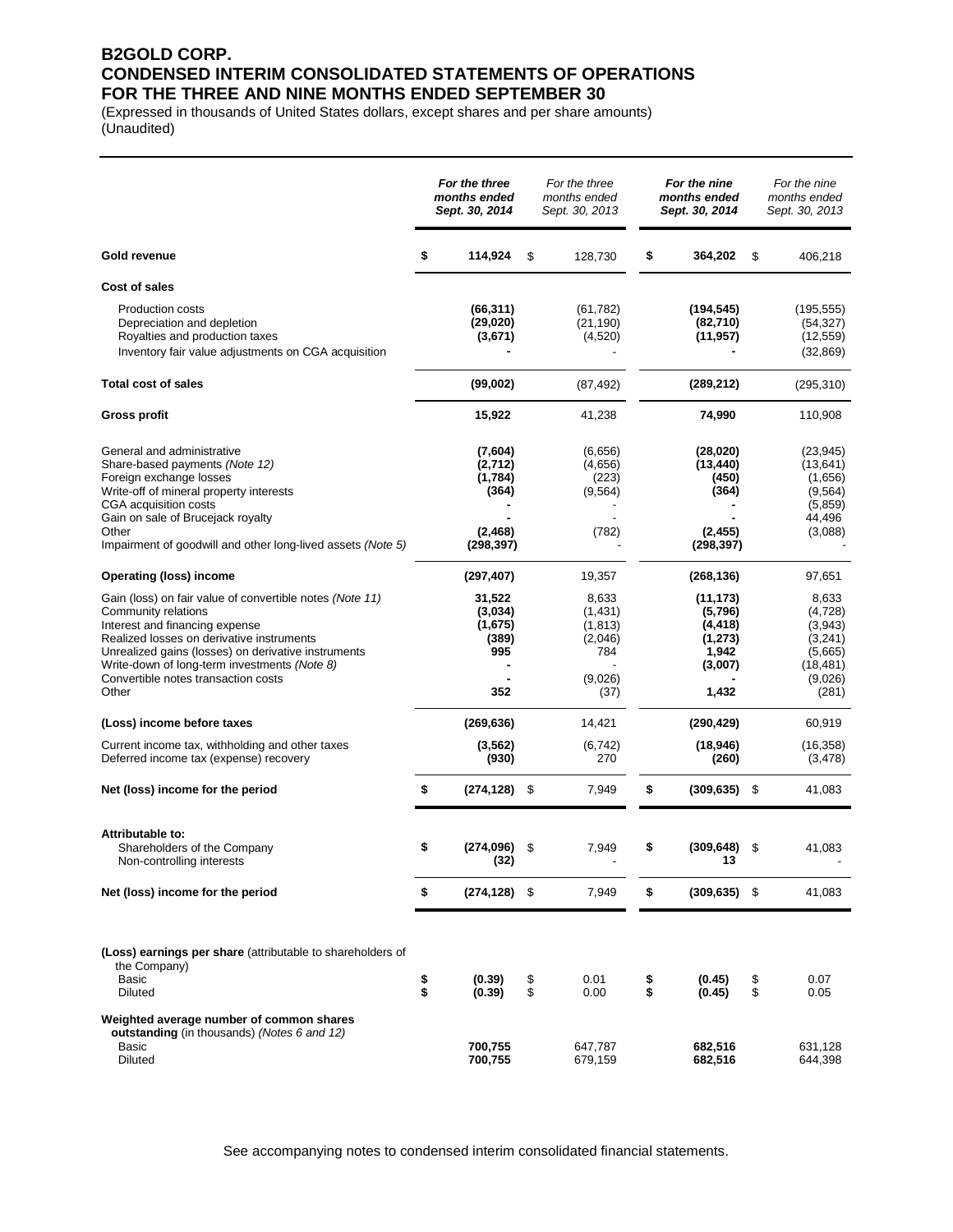## **B2GOLD CORP. CONDENSED INTERIM CONSOLIDATED STATEMENTS OF COMPREHENSIVE INCOME FOR THE THREE AND NINE MONTHS ENDED SEPTEMBER 30**

(Expressed in thousands of United States dollars) (Unaudited)

|                                                                                                                | For the three<br>months ended<br>Sept. 30, 2014 | For the three<br>months ended<br>Sept. 30, 2013 | For the nine<br>months ended<br>Sept. 30, 2014 | For the nine<br>months ended<br>Sept. 30, 2013 |
|----------------------------------------------------------------------------------------------------------------|-------------------------------------------------|-------------------------------------------------|------------------------------------------------|------------------------------------------------|
| Net (loss) income for the period                                                                               | \$<br>(274, 128)                                | \$<br>7,949                                     | \$<br>(309, 635)                               | \$<br>41,083                                   |
| Other comprehensive (loss) income                                                                              |                                                 |                                                 |                                                |                                                |
| Items that may be reclassified subsequently to net<br>earnings:                                                |                                                 |                                                 |                                                |                                                |
| - Exchange differences on translating foreign<br>operations                                                    | (24, 055)                                       | (3, 193)                                        | (24, 914)                                      | (25, 207)                                      |
| - Unrealized gain (loss) on investments, net of deferred<br>tax expense (Note 8)                               | 449                                             | 1,824                                           | 3,026                                          | (1, 314)                                       |
| Reclassification adjustment for impairment loss on<br>investment to net earnings (Note 8)                      |                                                 |                                                 |                                                | 4,545                                          |
| Other comprehensive loss for the period                                                                        | (23, 606)                                       | (1,369)                                         | (21, 888)                                      | (21, 976)                                      |
| Total comprehensive (loss) income for the period                                                               | (297, 734)                                      | \$<br>6,580                                     | \$<br>(331, 523)                               | \$<br>19,107                                   |
| Total other comprehensive loss attributable to:                                                                |                                                 |                                                 |                                                |                                                |
| Shareholders of the Company<br>Non-controlling interests                                                       | \$<br>(21, 200)<br>(2,406)                      | \$<br>(1,369)                                   | \$<br>(19, 396)<br>(2, 492)                    | \$<br>(21, 976)                                |
|                                                                                                                | \$<br>(23, 606)                                 | \$<br>(1,369)                                   | \$<br>(21, 888)                                | \$<br>(21, 976)                                |
|                                                                                                                |                                                 |                                                 |                                                |                                                |
| Total comprehensive (loss) income attributable to:<br>Shareholders of the Company<br>Non-controlling interests | \$<br>(295, 296)<br>(2, 438)                    | \$<br>6,580                                     | \$<br>(329, 044)<br>(2, 479)                   | \$<br>19,107                                   |
|                                                                                                                | \$<br>(297, 734)                                | \$<br>6,580                                     | \$<br>(331, 523)                               | \$<br>19,107                                   |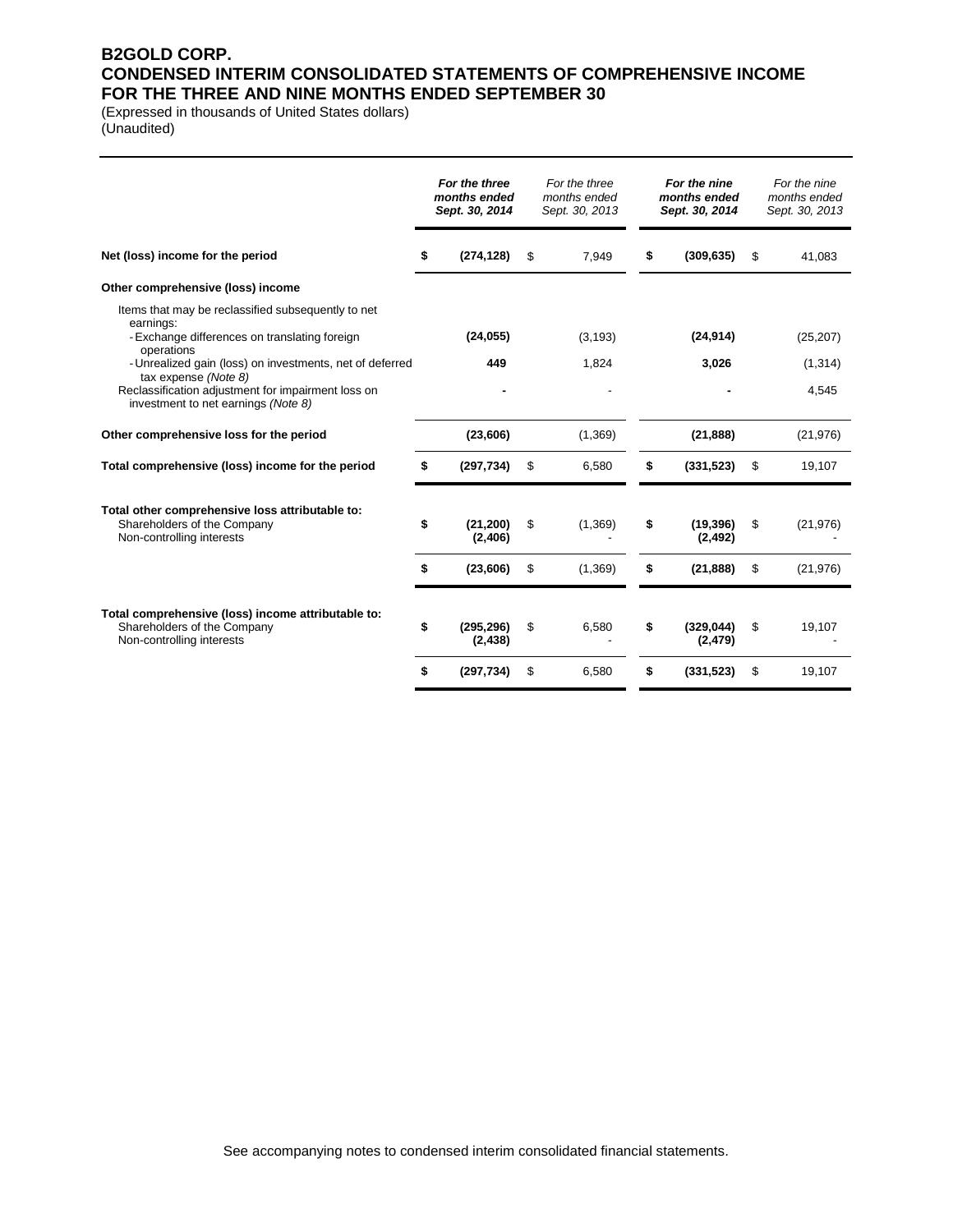## **B2GOLD CORP. CONDENSED INTERIM CONSOLIDATED STATEMENTS OF CASH FLOWS FOR THE THREE AND NINE MONTHS ENDED SEPTEMBER 30**

(Expressed in thousands of United States dollars) (Unaudited)

|                                                                                                                                                                                                                                                                                                                 | For the three<br>months ended<br>Sept. 30, 2014                              | For the three<br>months ended<br>Sept. 30, 2013                       | For the nine<br>months ended<br>Sept. 30, 2014                                       | For the nine<br>months ended<br>Sept. 30, 2013                            |
|-----------------------------------------------------------------------------------------------------------------------------------------------------------------------------------------------------------------------------------------------------------------------------------------------------------------|------------------------------------------------------------------------------|-----------------------------------------------------------------------|--------------------------------------------------------------------------------------|---------------------------------------------------------------------------|
| <b>Operating activities</b><br>Net (loss) income for the period<br>Mine restoration provisions settled<br>Non-cash charges (Note 15)                                                                                                                                                                            | \$<br>(274,128) \$<br>(345)<br>301,456                                       | 7,949<br>(210)<br>25,366                                              | \$<br>$(309, 635)$ \$<br>(954)<br>410,750                                            | 41,083<br>(804)<br>74,238                                                 |
| Cash provided by operating activities before changes in<br>non-cash working capital                                                                                                                                                                                                                             | 26,983                                                                       | 33,105                                                                | 100,161                                                                              | 114,517                                                                   |
| Changes in non-cash working capital (Note 15)<br>Changes in long-term value added tax receivables                                                                                                                                                                                                               | 9,269<br>(3,069)                                                             | 3,503<br>(1, 154)                                                     | (13,054)<br>(11, 971)                                                                | 835<br>(5, 877)                                                           |
| Cash provided by operating activities                                                                                                                                                                                                                                                                           | 33,183                                                                       | 35,454                                                                | 75,136                                                                               | 109,475                                                                   |
| <b>Financing activities</b><br>Revolving credit facilities, net drawdowns and transaction<br>costs (Note 11)<br>Convertible notes, net of transaction costs                                                                                                                                                     | 48,767                                                                       | (269)<br>249,724                                                      | 73,767                                                                               | 45,952<br>249,724                                                         |
| Otjikoto equipment loan facility, drawdowns net of<br>transaction costs (Note 11)<br>Repayment of Otjikoto equipment loan facility<br>Payment of finance lease obligations (Note 11)<br>Repayment of Libertad equipment loan                                                                                    | (22)<br>(1, 522)<br>(274)                                                    | (2,082)<br>(152)                                                      | 19,689<br>(3,927)<br>(16, 017)<br>(651)                                              | (5,946)<br>(302)                                                          |
| Masbate project loan repayments<br>Common shares issued for cash<br>Restricted cash movement (Note 10)<br>Interest and commitment fees paid<br>Common shares issued by subsidiary to EVI for cash                                                                                                               | 967<br>44<br>(5, 223)                                                        | 415<br>(859)<br>5,095                                                 | 2,763<br>(3,025)<br>(12, 460)                                                        | (18, 524)<br>2,369<br>9,000<br>(2, 159)<br>5,095                          |
| Cash provided by financing activities                                                                                                                                                                                                                                                                           | 42,737                                                                       | 251,872                                                               | 60,139                                                                               | 285,209                                                                   |
| <b>Investing activities</b><br>Expenditures on mining interests:<br>Otjikoto, mine construction<br>Otjikoto, mobile mine equipment<br>Otjikoto, power plant<br>Otjikoto, prestripping                                                                                                                           | (29, 755)<br>(623)<br>(191)<br>(4,600)                                       | (17,900)<br>(18, 330)<br>(15, 545)<br>(4,072)                         | (118, 787)<br>(7, 596)<br>(3,243)<br>(9,239)                                         | (60, 775)<br>(41, 223)<br>(15, 545)<br>(4,072)                            |
| Otjikoto, expansion<br>Gramalote, prefeasibility and exploration<br>Masbate Mine, development and sustaining capital<br>Libertad Mine, development and sustaining capital<br>Libertad Mine, Jabali development<br>Limon Mine, development and sustaining capital<br>Other exploration and development (Note 15) | (1,114)<br>(2,907)<br>(6, 564)<br>(4,106)<br>(1,496)<br>(3, 134)<br>(8, 337) | (11, 536)<br>(10, 033)<br>(2, 344)<br>(3, 176)<br>(4, 543)<br>(6,508) | (1, 114)<br>(11, 043)<br>(32, 499)<br>(20, 043)<br>(3,878)<br>(13, 320)<br>(24, 790) | (44,081)<br>(20, 846)<br>(14, 449)<br>(11, 303)<br>(12, 529)<br>(22, 315) |
| Cash received for EVI preference shares<br>Purchase of EVI preference shares<br>Loan to EVI<br>Cash acquired on Papillon acquisition                                                                                                                                                                            | 32,189                                                                       | (5,000)                                                               | 5,487<br>32,189                                                                      | (6, 458)<br>(5,000)                                                       |
| Cash acquired on CGA acquisition<br>CGA acquisition costs paid<br>Cash proceeds from sale of Brucejack royalty<br>Purchase of long-term investments<br>Other                                                                                                                                                    | (958)<br>(92)                                                                | (248)                                                                 | (1,694)<br>605                                                                       | 56,088<br>(16, 012)<br>44,496<br>(3,997)<br>(865)                         |
| Cash used by investing activities                                                                                                                                                                                                                                                                               | (31, 688)                                                                    | (99, 235)                                                             | (208, 965)                                                                           | (178, 886)                                                                |
| Increase (decrease) in cash and cash equivalents                                                                                                                                                                                                                                                                | 44,232                                                                       | 188,091                                                               | (73, 690)                                                                            | 215,798                                                                   |
| Cash and cash equivalents, beginning of period                                                                                                                                                                                                                                                                  | 134,814                                                                      | 95,656                                                                | 252,736                                                                              | 67,949                                                                    |
| Cash and cash equivalents, end of period                                                                                                                                                                                                                                                                        | \$<br>179,046                                                                | \$<br>283,747                                                         | \$<br>\$<br>179,046                                                                  | 283,747                                                                   |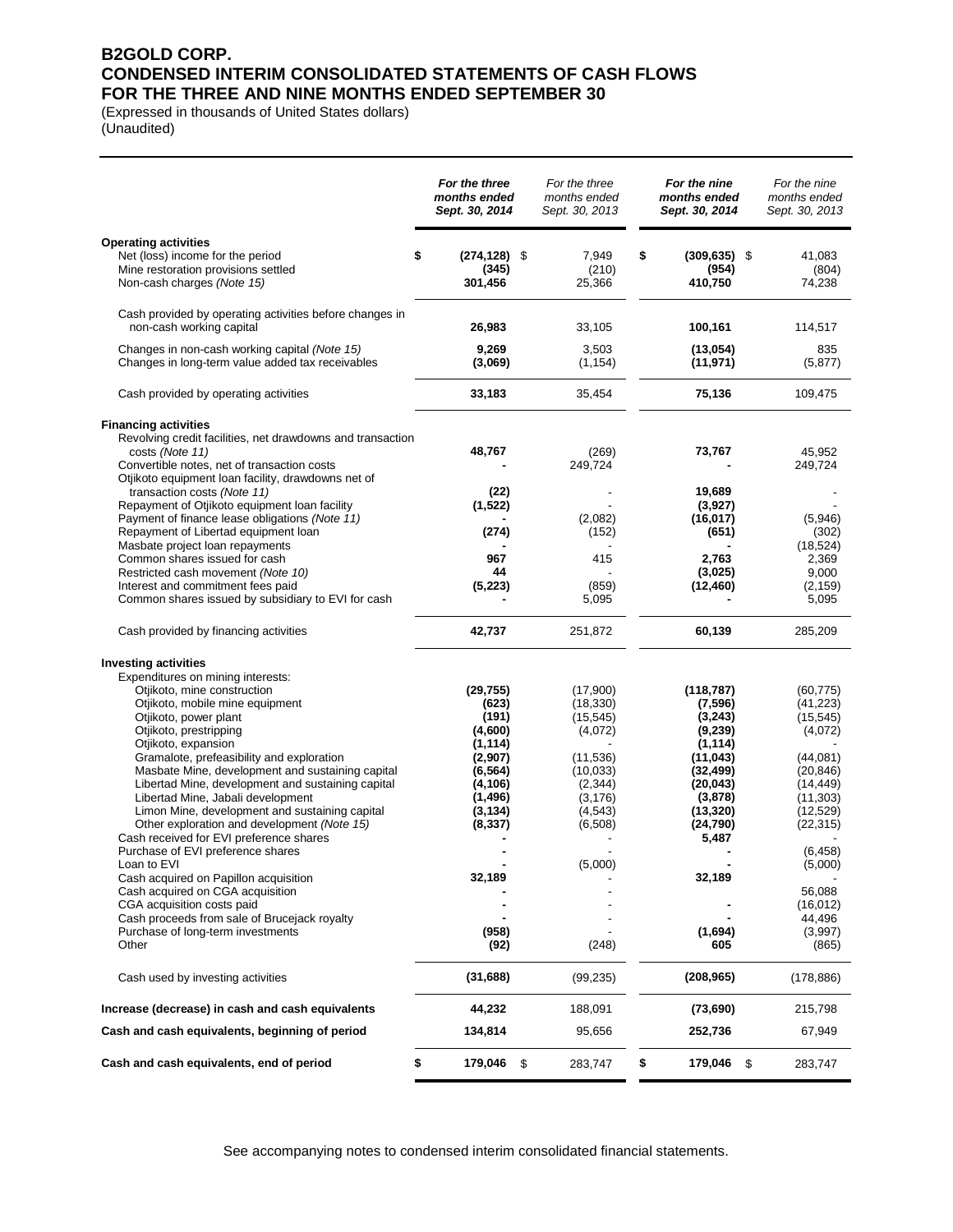## **B2GOLD CORP. CONDENSED INTERIM CONSOLIDATED BALANCE SHEETS**

(Expressed in thousands of United States dollars)

(Unaudited)

|                                                                                                                                                                                                                                                                             | As at<br>Sept. 30,<br>2014                             | As at<br>Dec. 31,<br>2013                                 |
|-----------------------------------------------------------------------------------------------------------------------------------------------------------------------------------------------------------------------------------------------------------------------------|--------------------------------------------------------|-----------------------------------------------------------|
| Assets                                                                                                                                                                                                                                                                      |                                                        |                                                           |
| Current<br>Cash and cash equivalents<br>Accounts receivable and prepaids<br>Value-added and other tax receivables<br>Inventories (Note 7)                                                                                                                                   | \$<br>179,046<br>14,926<br>20,965<br>82,931            | \$<br>252,736<br>26,273<br>19,823<br>75,665               |
|                                                                                                                                                                                                                                                                             | 297,868                                                | 374,497                                                   |
| Long-term investments (Note 8)                                                                                                                                                                                                                                              | 25,380                                                 | 20,769                                                    |
| Value-added tax receivables                                                                                                                                                                                                                                                 | 36,237                                                 | 28,875                                                    |
| <b>Mining interests</b> (Note 9 and Note 20 - Schedules)<br>- Owned by subsidiaries<br>- Investments in joint ventures (Note 5)                                                                                                                                             | 2,155,278<br>64,942                                    | 1,517,277<br>150,168                                      |
| Goodwill (Note 5)                                                                                                                                                                                                                                                           |                                                        | 202,070                                                   |
| Other assets (Note 10)                                                                                                                                                                                                                                                      | 19,620                                                 | 16,070                                                    |
|                                                                                                                                                                                                                                                                             | \$<br>2,599,325                                        | \$<br>2,309,726                                           |
| Liabilities<br>Current<br>Accounts payable and accrued liabilities<br>Current taxes payable<br>Current portion of long-term debt (Note 11)<br>Current portion of unrealized fair value of derivative instruments<br>Current portion of mine restoration provisions<br>Other | \$<br>58,081<br>13,279<br>8,277<br>798<br>1,332<br>481 | \$<br>65,812<br>15,658<br>12,965<br>2,563<br>1,351<br>472 |
|                                                                                                                                                                                                                                                                             | 82,248                                                 | 98,821                                                    |
| Unrealized fair value of derivative instruments                                                                                                                                                                                                                             |                                                        | 205                                                       |
| Long-term debt (Note 11)                                                                                                                                                                                                                                                    | 390,119                                                | 300,447                                                   |
| Mine restoration provisions                                                                                                                                                                                                                                                 | 45,409                                                 | 45,449                                                    |
| Deferred income taxes<br><b>Employee benefits obligation</b>                                                                                                                                                                                                                | 187,957<br>5,542                                       | 186,811                                                   |
|                                                                                                                                                                                                                                                                             | 711,275                                                | 6,626                                                     |
|                                                                                                                                                                                                                                                                             |                                                        | 638,359                                                   |
| Equity<br>Shareholders' equity<br>Share capital (Notes 6 and 12)                                                                                                                                                                                                            |                                                        |                                                           |
| Issued: 680,221,227 common shares (Dec 31, 2013 - 674,719,721)                                                                                                                                                                                                              | 1,534,093                                              | 1,519,217                                                 |
| Papillon consideration (Note 6)                                                                                                                                                                                                                                             | 484,277<br>56,406                                      |                                                           |
| Contributed surplus<br>Accumulated other comprehensive loss                                                                                                                                                                                                                 | (59, 935)                                              | 52,333<br>(40, 539)                                       |
| Retained earnings (deficit)                                                                                                                                                                                                                                                 | (177,008)                                              | 132,640                                                   |
|                                                                                                                                                                                                                                                                             |                                                        |                                                           |
| <b>Non-controlling interests</b>                                                                                                                                                                                                                                            | 1,837,833<br>50,217                                    | 1,663,651<br>7,716                                        |
|                                                                                                                                                                                                                                                                             | 1,888,050                                              | 1,671,367                                                 |
|                                                                                                                                                                                                                                                                             | \$<br>2,599,325                                        | \$<br>2,309,726                                           |
| Subsequent events (Notes 6 and 12)                                                                                                                                                                                                                                          |                                                        |                                                           |
| <b>Approved by the Board</b><br>"Clive T. Johnson"<br>Director                                                                                                                                                                                                              | "Robert J. Gayton"                                     | Director                                                  |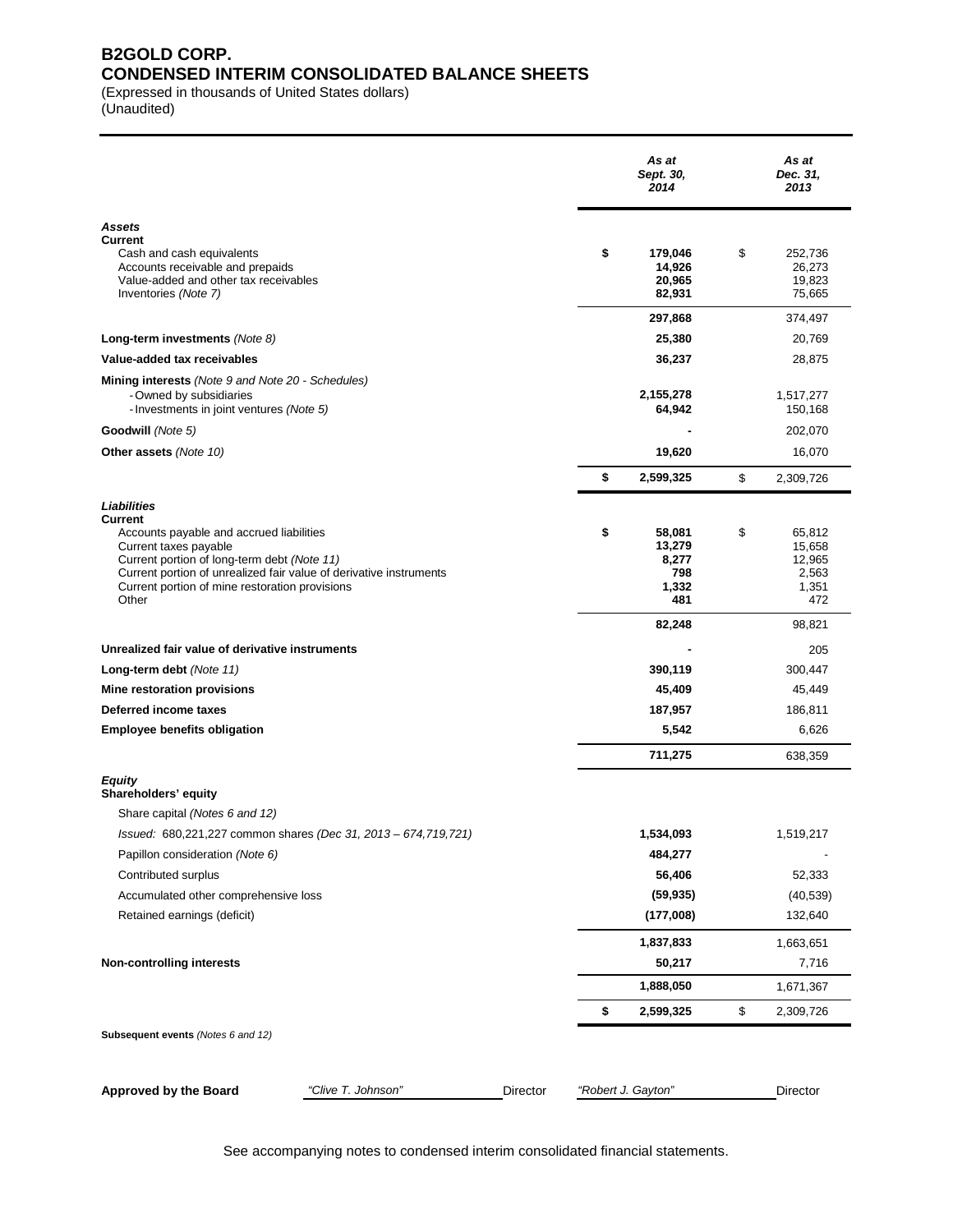## **B2GOLD CORP. CONDENSED INTERIM CONSOLIDATED STATEMENTS OF CHANGES IN EQUITY FOR THE NINE MONTHS ENDED SEPTEMBER 30**

(Expressed in thousands of United States dollars) (Unaudited)

|                                                                                                           |                           |                         |    |                        |   | 2014                                          |    |                             |                                  |                        |
|-----------------------------------------------------------------------------------------------------------|---------------------------|-------------------------|----|------------------------|---|-----------------------------------------------|----|-----------------------------|----------------------------------|------------------------|
|                                                                                                           | <b>Shares</b><br>('000's) | <b>Share</b><br>capital |    | Contributed<br>surplus |   | Accumulated<br>other<br>comprehensive<br>loss |    | <b>Retained</b><br>earnings | Non-<br>controlling<br>interests | <b>Total</b><br>equity |
| Balance at December 31, 2013                                                                              | 674,720                   | \$1,519,217             | S  | 52,333                 | S | (40, 539)                                     | S  | 132,640                     | \$<br>7,716                      | \$1,671,367            |
| Jan. 1, 2014 to Sept. 30, 2014:<br>Net loss for the period                                                |                           |                         |    |                        |   |                                               |    | (309, 648)                  | 13                               | (309, 635)             |
| Shares to be issued for Papillon<br>acquisition (Note 6)<br>Non-controlling interest acquired             |                           | 484,277                 |    |                        |   |                                               |    |                             |                                  | 484,277                |
| (Note 6)                                                                                                  |                           |                         |    |                        |   |                                               |    |                             | 45,348                           | 45,348                 |
| Cumulative translation adjustment<br>Unrealized gain on investments<br>Shares issued on exercise of stock |                           |                         |    |                        |   | (22, 422)<br>3,026                            |    |                             | (2,860)                          | (25, 282)<br>3,026     |
| options                                                                                                   | 2,886                     | 2,763                   |    |                        |   |                                               |    |                             |                                  | 2,763                  |
| Shares issued on vesting of RSU                                                                           | 2,615                     | 8,114                   |    | (8, 114)               |   |                                               |    |                             |                                  |                        |
| Shares issued from incentive plan                                                                         |                           | 15                      |    |                        |   |                                               |    |                             |                                  | 15                     |
| Share based payments<br>Transfer to share capital on<br>exercise of stock options and                     |                           |                         |    | 16,171                 |   |                                               |    |                             |                                  | 16,171                 |
| incentive plan                                                                                            |                           | 3,984                   |    | (3,984)                |   |                                               |    |                             |                                  |                        |
| Balance at Sept. 30, 2014                                                                                 | 680,221                   | \$2,018,370             | S. | 56,406                 | S | (59, 935)                                     | 55 | $(177,008)$ \$              | 50,217                           | \$1,888,050            |

**2013**

|                                                                                               | <b>Shares</b><br>('000's) |     | Contributed<br><b>Share</b><br>surplus<br>capital |    | Accumulated<br>other<br>comprehensive<br>loss |    | <b>Retained</b><br>earnings |    | Non-<br>controlling<br>interests |    | <b>Total</b><br>equity |    |             |
|-----------------------------------------------------------------------------------------------|---------------------------|-----|---------------------------------------------------|----|-----------------------------------------------|----|-----------------------------|----|----------------------------------|----|------------------------|----|-------------|
| Balance at December 31, 2012                                                                  | 393,308                   | \$. | 468,550                                           | \$ | 35,383                                        | \$ | (6, 793)                    | \$ | 62,807                           | \$ | 6,372                  | \$ | 566,319     |
| Jan. 1, 2013 to Sept. 30, 2013:<br>Net income for the period<br>Shares issued for CGA Mining  |                           |     |                                                   |    |                                               |    |                             |    | 41,083                           |    |                        |    | 41,083      |
| acquisition                                                                                   | 251,973                   |     | 984,870                                           |    |                                               |    |                             |    |                                  |    |                        |    | 984,870     |
| Exercise of EVI option for 2%                                                                 |                           |     |                                                   |    |                                               |    |                             |    | 2,530                            |    | 2,565                  |    | 5,095       |
| Cumulative translation adjustment<br>Reclassify unrealized loss on<br>investment from AOCL to |                           |     |                                                   |    |                                               |    | (25, 207)                   |    |                                  |    | (986)                  |    | (26, 193)   |
| income statement                                                                              |                           |     |                                                   |    |                                               |    | 4,545                       |    |                                  |    |                        |    | 4,545       |
| Unrealized loss on investments<br>Shares issued on exercise of stock                          |                           |     |                                                   |    |                                               |    | (1, 314)                    |    |                                  |    |                        |    | (1, 314)    |
| options                                                                                       | 1,600                     |     | 2,369                                             |    |                                               |    |                             |    |                                  |    |                        |    | 2,369       |
| Shares issued on vesting of RSU                                                               | 1,987                     |     | 6,289                                             |    | (6, 289)                                      |    |                             |    |                                  |    |                        |    |             |
| Shares issued to EVI                                                                          | 2,513                     |     | 7,600                                             |    |                                               |    |                             |    |                                  |    |                        |    | 7,600       |
| Share based payments                                                                          |                           |     |                                                   |    | 17,408                                        |    |                             |    |                                  |    |                        |    | 17,408      |
| Tax benefit related to share issue                                                            |                           |     |                                                   |    |                                               |    |                             |    |                                  |    |                        |    |             |
| costs                                                                                         |                           |     | 1,972                                             |    |                                               |    |                             |    |                                  |    |                        |    | 1,972       |
| Transfer to share capital on<br>exercise of stock options                                     |                           |     | 1,121                                             |    | (1, 121)                                      |    |                             |    |                                  |    |                        |    |             |
| Balance at Sept. 30, 2013                                                                     | 651,381                   |     | \$1,472,771                                       | S  | 45,381                                        | \$ | (28, 769)                   | \$ | 106,420                          | \$ | 7,951                  |    | \$1,603,754 |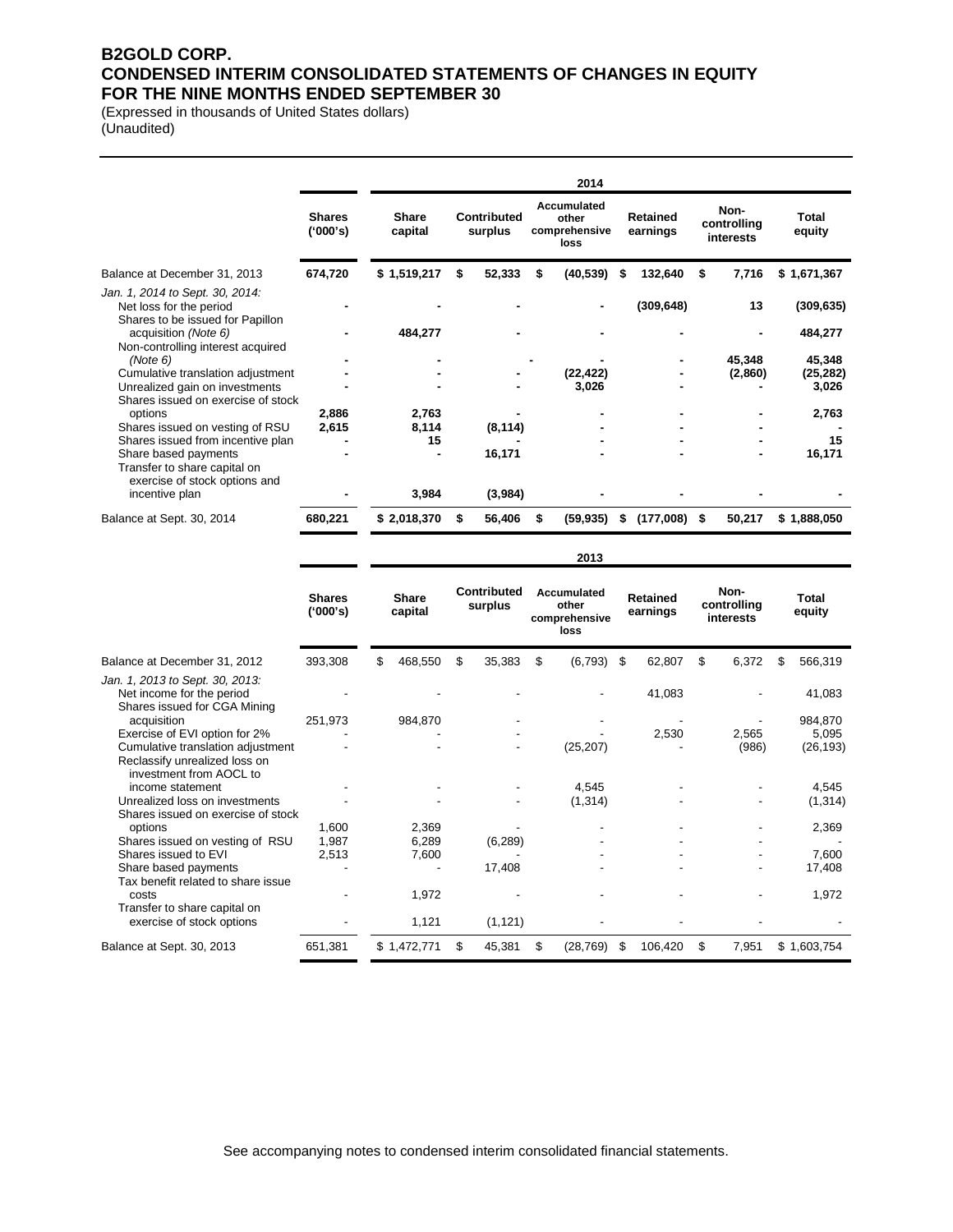(All tabular amounts are in thousands of United States dollars unless otherwise stated) (Unaudited)

#### *1 Nature of operations*

B2Gold Corp. ("B2Gold" or the "Company") is a Vancouver-based gold producer with three operating mines (two in Nicaragua and one in the Philippines), a fourth mine under construction in Namibia and a portfolio of development and exploration assets in Mali, Colombia, Burkina Faso and Nicaragua.

The Company operates the Libertad Mine and the Limon Mine in Nicaragua and the Masbate Mine in the Philippines. The Company has a 90% interest in the Otjikoto gold project in Namibia, an effective 81% interest in the Kiaka gold project in Burkina Faso, a 49% joint venture interest in the Gramalote property in Colombia, and an interest in the Quebradona property in Colombia. The Company owns the Trebol and Pavon properties in Nicaragua and the Bellavista property in Costa Rica. The Company also has a 51% interest in a joint operation in Nicaragua with Calibre Mining Corp. ("Calibre"), with an option to acquire an additional 19% interest, and a 60% interest in two joint operations in Nicaragua with Radius Gold Inc. ("Radius").

On September 22, 2014, B2Gold obtained control of Papillon Resources Limited ("Papillon"), including its 90% interest in the Fekola Project (Note 6).

B2Gold is a public company which is listed on the Toronto Stock Exchange under the symbol "BTO", the NYSE MKT LLC under the symbol "BTG" and the Namibian Stock Exchange under the symbol "B2G". B2Gold's head office is located at Suite 3100, Three Bentall Centre, 595 Burrard Street, Vancouver, British Columbia, V7X 1J1.

#### *2 Basis of preparation*

These condensed interim consolidated financial statements have been prepared in accordance with International Financial Reporting Standards ("IFRS") as issued by the International Accounting Standards Board ("IASB") applicable to the preparation of interim financial statements, including IAS 34, Interim Financial Reporting. These condensed interim consolidated financial statements should be read in conjunction with the audited consolidated financial statements for the year ended December 31, 2013, which have been prepared in accordance with IFRS as issued by the IASB.

These condensed interim consolidated financial statements follow the same accounting policies and methods of application as the most recent audited consolidated financial statements of the Company, with the exception to the changes in accounting policies as described in Note 3 below.

These condensed consolidated interim financial statements were authorized for issue by the Board of Directors on November 13, 2014.

#### *3 Recent accounting pronouncements*

#### *IFRIC 21 – Levies*

The Company adopted IFRIC 21 on January 1, 2014, with retrospective application. IFRIC 21 provides guidance on the accounting for a liability to pay a levy, both for levies that are accounted for in accordance with IAS 37 *Provisions, Contingent Liabilities and Contingent Assets* and those where the timing and amount of the levy is certain. Levies are imposed by a government in accordance with legislation and do not include income taxes, fines or other penalties imposed for breaches of legislation. IFRIC 21 defines an obligating event as the legislatively identified activity that triggers the payment of the levy. Recognition of a liability to pay a levy is at the date of the obligating event. The fact that the Company is economically compelled to continue to operate in the future does not create an obligation to pay a levy that will arise in a future period as a result of continuing to operate.

The Company has concluded that the adoption of IFRIC 21 did not have an effect on the condensed interim consolidated financial statements for the current period or prior periods presented.

#### *IFRS 15 – Revenue from contracts with customers*

The IASB has issued IFRS 15, *Revenue from Contracts with Customers*, which is effective for annual periods commencing on or after January 1, 2017. This new standard establishes a new control-based revenue recognition model which could change the timing of revenue recognition. The Company is currently evaluating the effect the standard will have on its consolidated financial statements.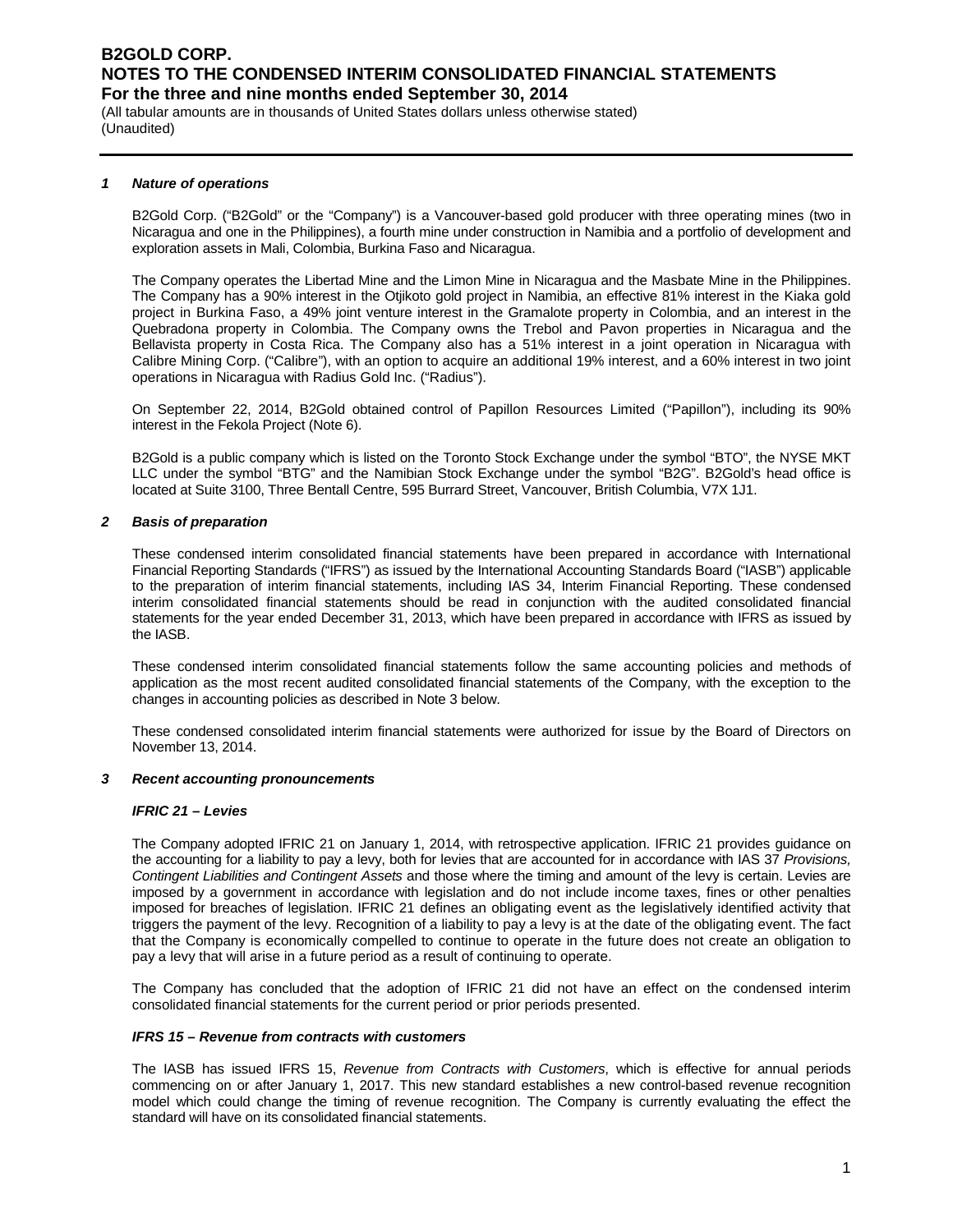(All tabular amounts are in thousands of United States dollars unless otherwise stated) (Unaudited)

#### *4 Significant accounting judgements and estimates*

#### *a) Impairment of long-lived assets*

Long-lived assets are tested for impairment if there is an indicator of impairment. Calculating the estimated fair values of cash generating units ("CGU") for long-lived asset impairment tests requires management to make estimates and assumptions with respect to future production levels, mill recoveries, operating and capital costs in its life-of-mine plans, future metal prices, foreign exchange rates, and discount rates. Changes in any of the assumptions or estimates used in determining the fair values could impact the impairment analysis. Such changes could be material.

#### *b) Ore reserve and resource estimates*

Ore reserves are estimates of the amount of ore that can be economically and legally extracted from the Company's mining properties. The Company estimates its ore reserves and mineral resources based on information compiled by appropriately qualified persons relating to the geological data on the size, depth and shape of the ore body, and requires complex geological judgments to interpret the data. The estimation of recoverable reserves is based upon factors such as estimates of foreign exchange rates, commodity prices, future capital requirements, metallurgical recoveries, and production costs along with geological assumptions and judgments made in estimating the size, and grade of the ore body. Changes in the reserve or resource estimates may impact the carrying value of mining interests, mine restoration provisions, recognition of deferred tax assets, and depreciation and amortization charges.

#### *c) Uncertain tax positions*

The Company is periodically subject to income tax audits at its operating mine locations. During the nine months ended September 30, 2014, the Company recorded provisions totalling \$2.7 million representing its best estimate of the outcome of current assessments. The Company is appealing the assessments received and the final outcome of such appeals are not determinable at this time. The provisions made to date may be subject to change and such change may be material.

#### *d) Value-added tax receivables*

The Company incurs indirect taxes, including value-added tax, on purchases of goods and services at its operating mines and development projects. Indirect tax balances are recorded at their estimated recoverable amounts within current or long-term assets, net of provisions, and reflect the Company's best estimate of their recoverability under existing tax rules in the respective jurisdictions in which they arise. Management's assessment of recoverability involves judgments regarding balance sheet classification and the probable outcomes of claimed deductions and/or disputes. The provisions and balance sheet classifications made to date may be subject to change and such change may be material.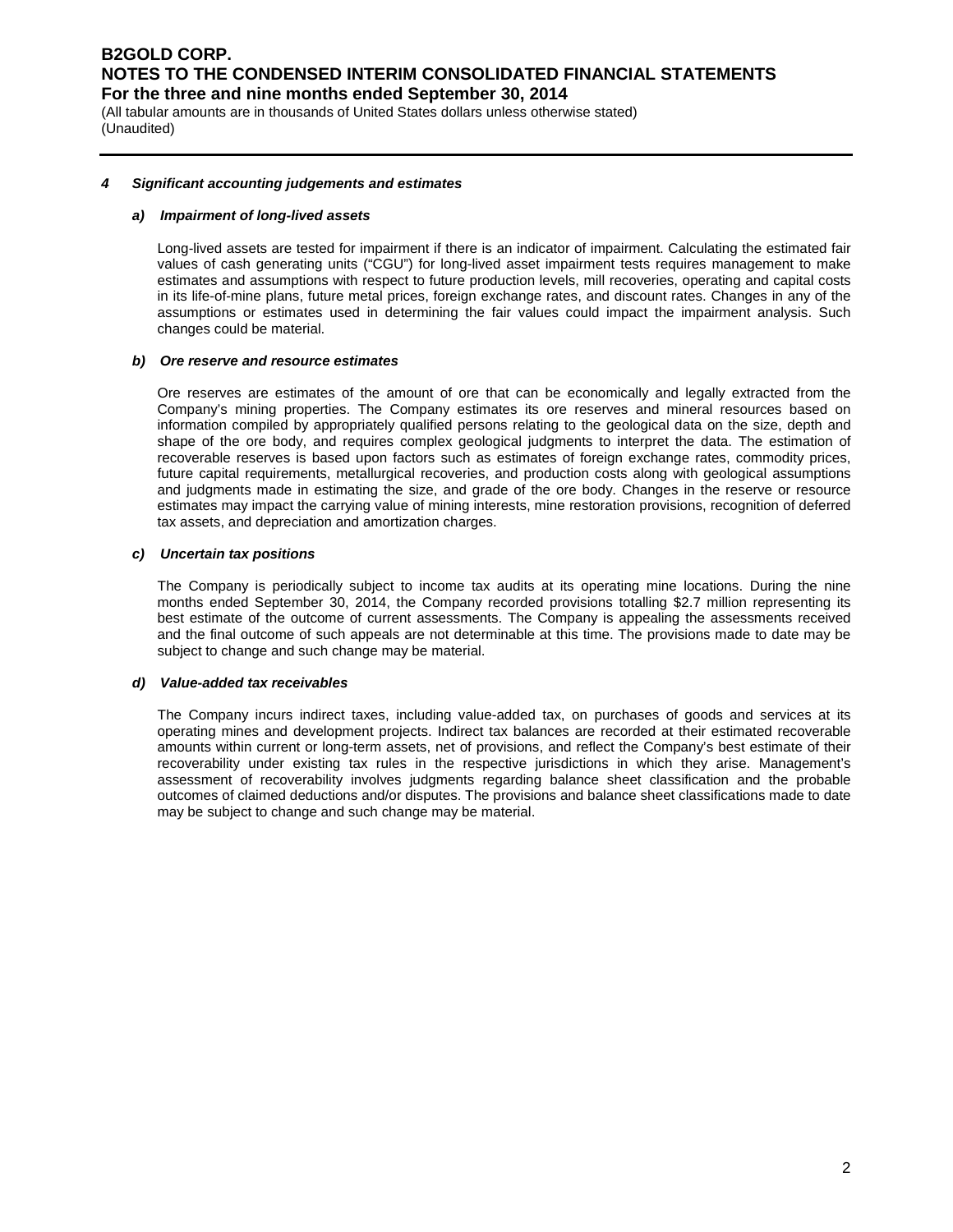(All tabular amounts are in thousands of United States dollars unless otherwise stated) (Unaudited)

#### *5 Impairment of goodwill and long-lived assets*

During the three months ended September 30, 2014, the long-term consensus gold price continued to be below the overall long-term gold price assumptions used in the Company's reserve estimations and life-of-mine plans. The prolonged decline of the long-term gold price was considered to be an impairment indicator at September 30, 2014. The Company has revised its long-term gold price estimate to \$1,300 per ounce of gold.

In accordance with its accounting policy, the Company will update its impairment indicator assessment for its longlived assets at December 31, 2014 in light of any continuing volatility in the long-term gold price or changes in any other factors that may indicate that its long-lived assets are impaired. Updated life-of-mine plans will be prepared for each of the Company's mining operations to incorporate 2014 year-end reserve and resource estimates. In addition, the Company is currently finalizing a metallurgical recovery sampling and analysis program in order to assess the potential for a mill expansion at the Masbate Mine and to assist in mine planning. The conclusions of the report are expected by the end of 2014, and will be incorporated in Masbate's mineral reserves and resources and related mine plan.

The Company performed impairment tests on the following cash-generating units: Masbate Mine, including related goodwill, Limon Mine, Libertad Mine and Otjikoto Mine. The Company's investment in the Gramalote joint venture was also assessed for impairment. As a result of these assessments, the Company determined that impairment charges were required for the goodwill relating to the Masbate Mine and the Company's investment in Gramalote as described below.

#### *Masbate goodwill*

The Company conducted a goodwill impairment analysis whereby the carrying values of the Masbate property, plant and equipment and goodwill, were compared to the mine's fair value using the fair value less costs of disposal ("FVLCD") methodology. In carrying out the review of Masbate's long-lived assets for impairment, the Company utilized discounted cash flow models incorporating estimates and assumptions that included such factors as future production levels, metallurgical recovery estimates, operating and capital costs in its life-of-mine plans, future metal prices, foreign exchange rates and discount rates. The Company's estimate of future cash flows is subject to risks and uncertainties and therefore could change in the future if the underlying assumptions change.

Key assumptions used for the impairment test at September 30, 2014 were:

| - Gold price    | \$1,300/ounce |
|-----------------|---------------|
| - Silver price  | \$20/ounce    |
| - Discount rate | 5% - 7%       |

The Company's analysis concluded that the carrying values of Masbate Mine property, plant and equipment and amounts assigned to undeveloped mineral interests at September 30, 2014 were not impaired. However, it was concluded that the carrying value of Masbate related goodwill was impaired, resulting in an impairment charge of \$202.1 million being recorded in the statement of operations for the current quarter.

#### *Investment in Joint Venture - Gramalote*

The Company conducted an impairment analysis whereby the carrying value of the investment in the Gramalote joint venture was compared to the investment's fair value using the fair value less costs of disposal ("FVLCD") methodology. In carrying out the impairment analysis, the Company utilized discounted cash flow models incorporating estimates and assumptions that include such factors as future production levels, mill recoveries, operating and capital costs in its life-of-mine plans, future metal prices, foreign exchange rates and discount rates. These factors were based on the assumptions and inputs disclosed by the Company on March 13, 2014 from the Gramalote Preliminary Economic Assessment and included a long-term gold price assumption of \$1,300 per ounce of gold and a discount rate of 6.5%. The Company's estimate of future cash flows is subject to risks and uncertainties and therefore could change in the future if the underlying assumptions change.

The Company's analysis concluded that the investment in Gramalote was impaired resulting in an impairment charge of \$96.3 million being recorded in the statement of operations for the current quarter.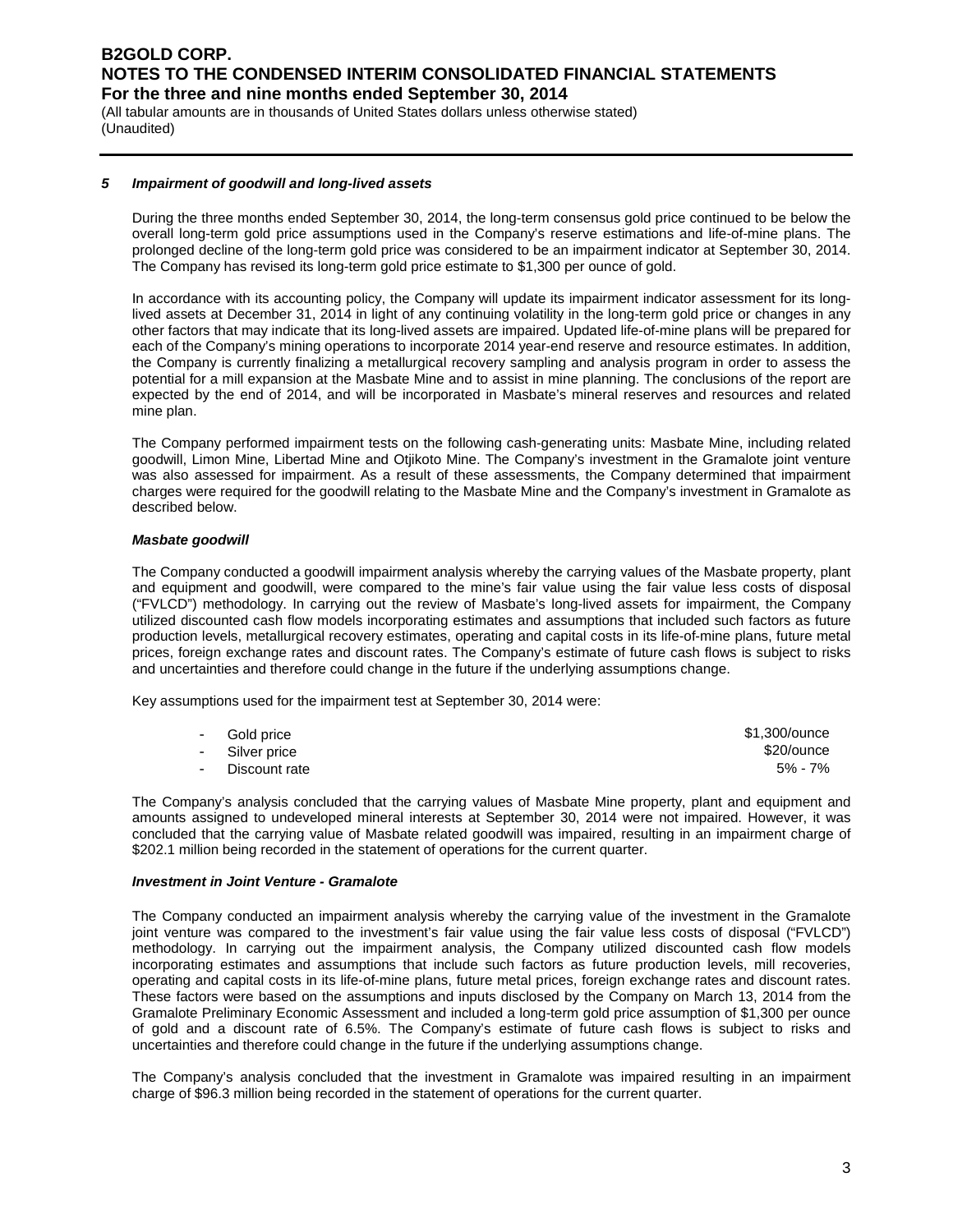(All tabular amounts are in thousands of United States dollars unless otherwise stated) (Unaudited)

#### *6 Acquisition of Papillon Resources Limited*

On October 3, 2014, the Company completed the scheme of arrangement ("Merger") by which the Company acquired all of the issued ordinary shares of Papillon. Under the terms of the Merger, the Company acquired all of the issued and outstanding ordinary shares of Papillon based on an exchange ratio of 0.661 of a common share of B2Gold for each Papillon ordinary share. In addition, all of the outstanding stock options of Papillon were cancelled and the former holders thereof received that number of the Company shares that corresponded to the value of the "in-the-money" portion of their Papillon options. The primary asset acquired was the Fekola Project located in Mali.

The arrangement has been accounted for as a purchase of net assets. For accounting purposes, the acquisition date was determined to be September 22, 2014, the date at which the Company obtained control of Papillon.

The cost of the acquisition was approximately \$493.3 million, and included the fair value of the shares issued of \$484.3 million, based on the issuance of 237,390,819 shares at Cdn.\$2.25 per share and a foreign exchange rate of Cdn.\$1.1031 to \$1, plus transaction costs of approximately \$9.0 million.

The purchase price was calculated as follows:

| Common shares issued (237,390,819 common shares)<br>Transaction costs | 484.277<br>9.026 |
|-----------------------------------------------------------------------|------------------|
| Total purchase price                                                  | 493.303          |

The following table sets forth the allocation of the purchase price to the fair value of the assets and liabilities acquired.

| Purchase price allocation:               |           |
|------------------------------------------|-----------|
| Cash and cash equivalents                | 32,189    |
| Accounts receivable and prepaids         | 1.241     |
| Mining interests - Fekola                | 507,627   |
| Mining interests - Mali other            | 6,067     |
| Accounts payable and accrued liabilities | (8, 473)  |
| Non-controlling interest                 | (45, 348) |
|                                          | 493.303   |

#### *7 Inventories*

|                          | Sept. 30,<br>2014<br>\$ | Dec. 31,<br>2013<br>\$ |
|--------------------------|-------------------------|------------------------|
| Gold and silver bullion  | 15,133                  | 23,050                 |
| In-process inventory     | 9,125                   | 8,471                  |
| Ore stock-pile inventory | 14,441                  | 3,427                  |
| Materials and supplies   | 44,232                  | 40,717                 |
|                          | 82,931                  | 75,665                 |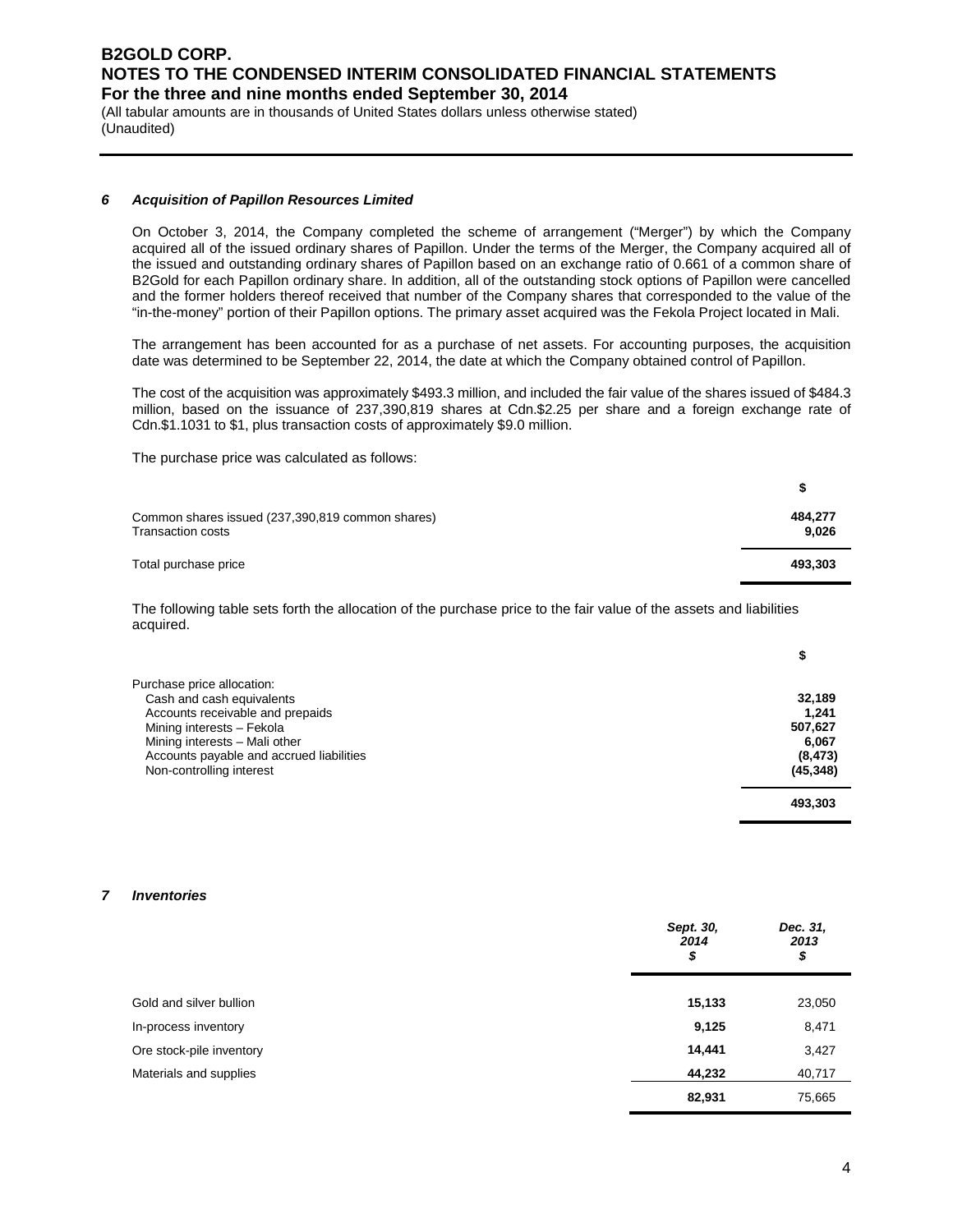(All tabular amounts are in thousands of United States dollars unless otherwise stated) (Unaudited)

#### *8 Long-term investments*

|                                  |            |                          | Sept. 30, 2014    |                     | Dec. 31, 2013 |                       |                          |                     |
|----------------------------------|------------|--------------------------|-------------------|---------------------|---------------|-----------------------|--------------------------|---------------------|
|                                  | Cost<br>\$ | Impair-<br>ment<br>\$    | <b>AOCI</b><br>\$ | Fair<br>Value<br>\$ | Cost<br>\$    | Impair-<br>ment<br>\$ | <b>AOCI</b><br>\$        | Fair<br>Value<br>\$ |
| Available-for-sale investments:  |            |                          |                   |                     |               |                       |                          |                     |
| St. Augustine Gold & Copper Ltd. | 20,193     | (11, 337)                | 184               | 9,040               | 20.193        | (8, 452)              |                          | 11,741              |
| RTG Mining Inc.                  | 13.400     | (4,011)                  | 2,711             | 12,100              | 8,803         | (4,011)               | ٠                        | 4,792               |
| Sierra Mining Limited            |            |                          |                   |                     | 5,893         | (3,867)               | 1.344                    | 3,370               |
| Calibre Mining Corp.             | 5,716      | (4, 345)                 | 2,379             | 3.750               | 5,068         | (4,222)               | -                        | 846                 |
| Kronk Resources Inc.             | 496        |                          | (15)              | 481                 |               |                       |                          |                     |
| Goldstone Resources Ltd.         | 20         | $\overline{\phantom{a}}$ | (11)              | 9                   | 20            |                       | $\overline{\phantom{a}}$ | 20                  |
| Balance, end of period           | 39,825     | (19, 693)                | 5.248             | 25,380              | 39,977        | (20, 552)             | 1,344                    | 20,769              |

On June 4, 2014, RTG Mining Inc. ("RTG") acquired all of the outstanding securities of Sierra Mining Limited ("Sierra"). The Company received three new ordinary shares of RTG for every ten shares held of Sierra. The transaction did not constitute a disposal; therefore, unrealized gains were not transferred from Accumulated Other Comprehensive Income ("AOCI") to the statement of operations.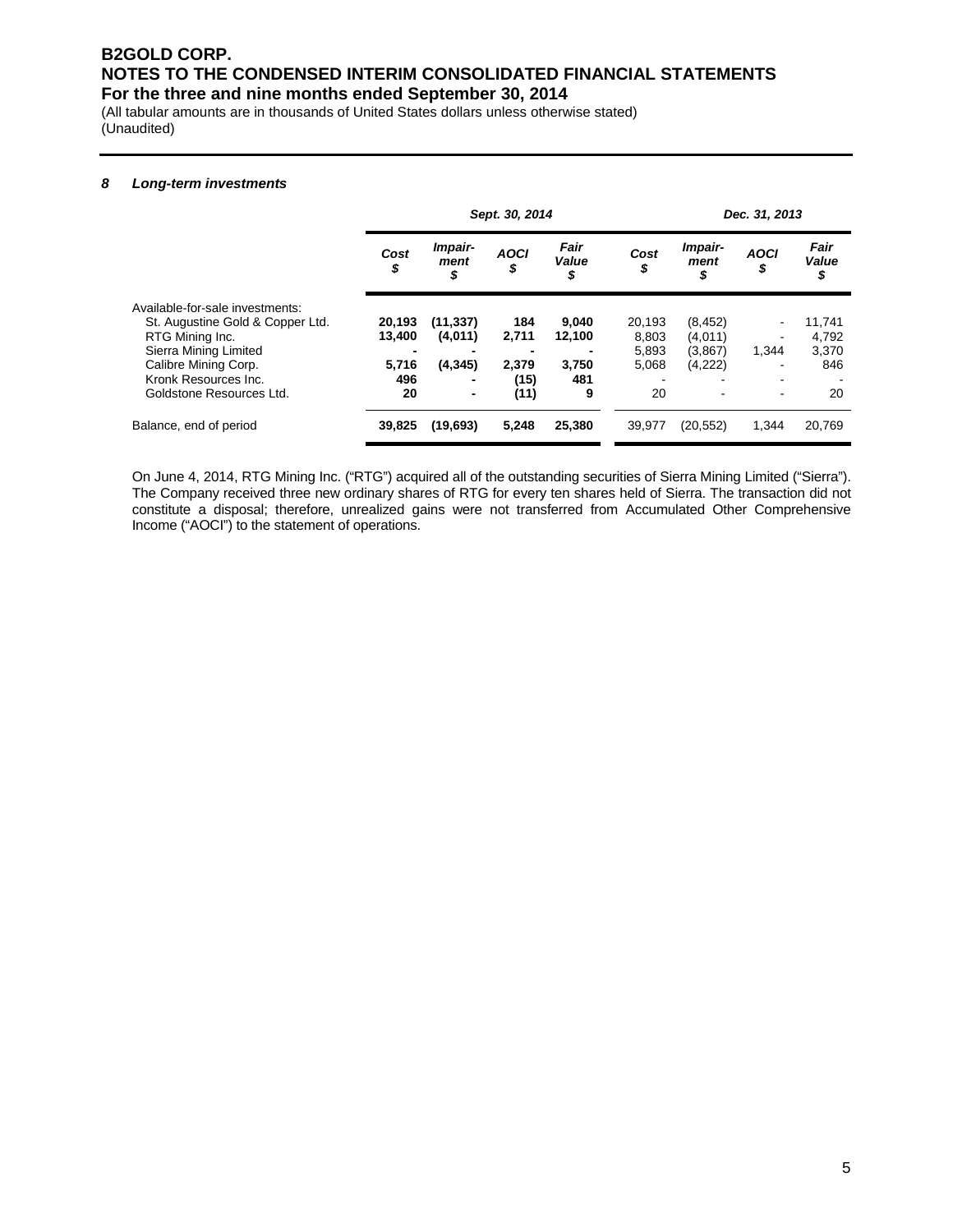(All tabular amounts are in thousands of United States dollars unless otherwise stated) (Unaudited)

## *9 Mining interests*

|                                                                                                                                                    | Sept. 30, 2014<br>S                                                         | Dec. 31, 2013<br>S                                             |
|----------------------------------------------------------------------------------------------------------------------------------------------------|-----------------------------------------------------------------------------|----------------------------------------------------------------|
| Property, plant and equipment (depletable)                                                                                                         |                                                                             |                                                                |
| Masbate Mine, Philippines (Note 5)<br>Cost<br>Accumulated depreciation and depletion                                                               | 757,630<br>(75, 328)                                                        | 723,155<br>(40, 744)                                           |
|                                                                                                                                                    | 682,302                                                                     | 682,411                                                        |
| Libertad Mine (including Jabali), Nicaragua<br>Cost<br>Accumulated depreciation and depletion                                                      | 289,567<br>(117, 218)                                                       | 259,518<br>(83, 927)                                           |
|                                                                                                                                                    | 172,349                                                                     | 175,591                                                        |
| Limon Mine, Nicaragua<br>Cost<br>Accumulated depreciation and depletion                                                                            | 136,983<br>(56, 979)                                                        | 120,139<br>(44, 970)                                           |
|                                                                                                                                                    | 80,004                                                                      | 75,169                                                         |
| Masbate undeveloped mineral interests (Note 5)                                                                                                     | 176,460                                                                     | 176,460                                                        |
| Mine under construction                                                                                                                            |                                                                             |                                                                |
| Otjikoto, Namibia                                                                                                                                  | 402,568                                                                     | 289,945                                                        |
| Exploration and evaluation properties (non-depletable)                                                                                             |                                                                             |                                                                |
| Fekola, Mali (Note 6)<br>Kiaka, Burkina Faso<br>Mocoa, Colombia<br>Trebol & Pavon, Nicaragua<br>San Jose, Nicaragua<br>Calibre, Nicaragua<br>Other | 507,618<br>56,478<br>28,606<br>26,738<br>1,218<br>9,435<br>8,046<br>638,139 | 50,550<br>28,200<br>24,870<br>1,123<br>8,496<br>861<br>114,100 |
| Corporate & other                                                                                                                                  |                                                                             |                                                                |
| Bellavista, Costa Rica<br>Office, furniture and equipment, net                                                                                     | 2,611<br>845                                                                | 2,611<br>990                                                   |
|                                                                                                                                                    | 3,456                                                                       | 3,601                                                          |
|                                                                                                                                                    | 2,155,278                                                                   | 1,517,277                                                      |
| Investments in joint ventures (accounted for using the equity method)                                                                              |                                                                             |                                                                |
| Gramalote, Colombia (Note 5)<br>Quebradona, Colombia                                                                                               | 63,741<br>1,201                                                             | 148,967<br>1,201                                               |
|                                                                                                                                                    | 64,942                                                                      | 150,168                                                        |
|                                                                                                                                                    | 2,220,220                                                                   | 1,667,445                                                      |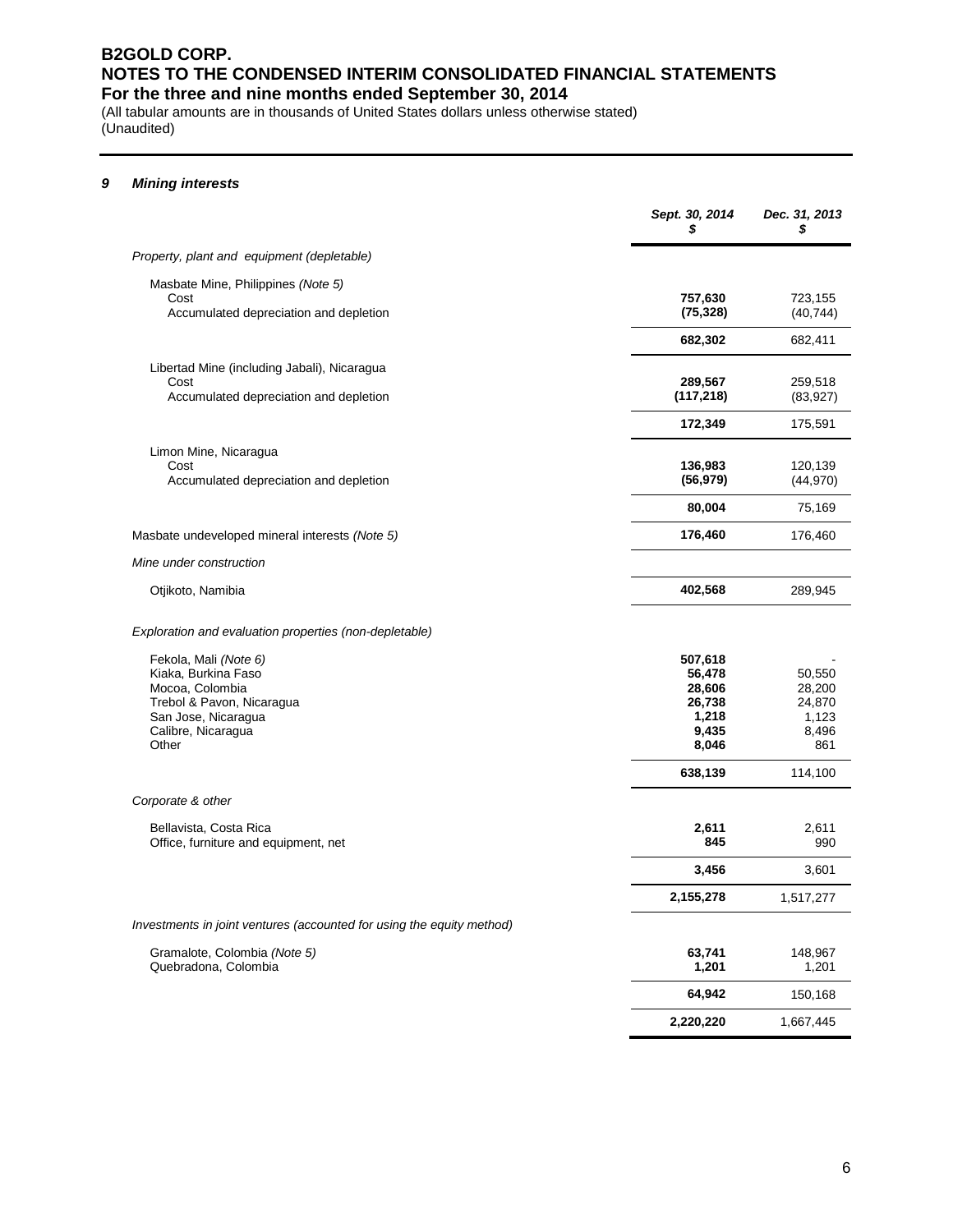(All tabular amounts are in thousands of United States dollars unless otherwise stated) (Unaudited)

#### *Otjikoto*

During the three and nine months ended September 30, 2014, the Company capitalized interest costs on its borrowings attributable to funds spent on Otjikoto (subsequent to the issuance of the related loans) in the amount of \$3.7 million and \$9.4 million, respectively. This interest was calculated on an effective interest basis on the Company's aggregate borrowings which includes the convertible senior subordinated notes and the revolving corporate credit facility (Note 11).

#### *10 Other assets*

|                                                                                           | Sept. 30,<br>2014<br>\$ | Dec. 31,<br>2013<br>\$ |
|-------------------------------------------------------------------------------------------|-------------------------|------------------------|
| EVI loan receivable, including accrued interest<br>Debt service reserve account (Note 11) | 12,335<br>3,628         | 11,898<br>1,149        |
| <b>Reclamation deposits</b><br>Fair value of derivative instruments<br>Other              | 1,561<br>35             | 1,495                  |
|                                                                                           | 2,061<br>19,620         | 1,528<br>16.070        |

#### *11 Long-term debt*

|                                                                                                                                                                                             | Sept. 30,<br>2014<br>S | Dec. 31,<br>2013<br>\$   |
|---------------------------------------------------------------------------------------------------------------------------------------------------------------------------------------------|------------------------|--------------------------|
| Convertible senior subordinated notes:<br>- Principal amount<br>- Fair value adjustment                                                                                                     | 258,750<br>(11, 463)   | 258,750<br>(21, 196)     |
|                                                                                                                                                                                             | 247,287                | 237,554                  |
| Revolving corporate credit facility:<br>- Principal amount<br>- Less: unamortized transaction costs                                                                                         | 125,000<br>(3,716)     | 50,000<br>(3,399)        |
|                                                                                                                                                                                             | 121,284                | 46,601                   |
| Equipment loans/finance lease obligations:<br>- Masbate finance lease obligations<br>- Otjikoto equipment loan facility (net of unamortized transaction costs)<br>- Libertad equipment loan | 25,149<br>4,676        | 17,273<br>9,168<br>2,816 |
|                                                                                                                                                                                             | 29,825                 | 29,257                   |
|                                                                                                                                                                                             | 398,396                | 313,412                  |
| Less: current portion                                                                                                                                                                       | (8,277)                | (12,965)                 |
|                                                                                                                                                                                             | 390,119                | 300,447                  |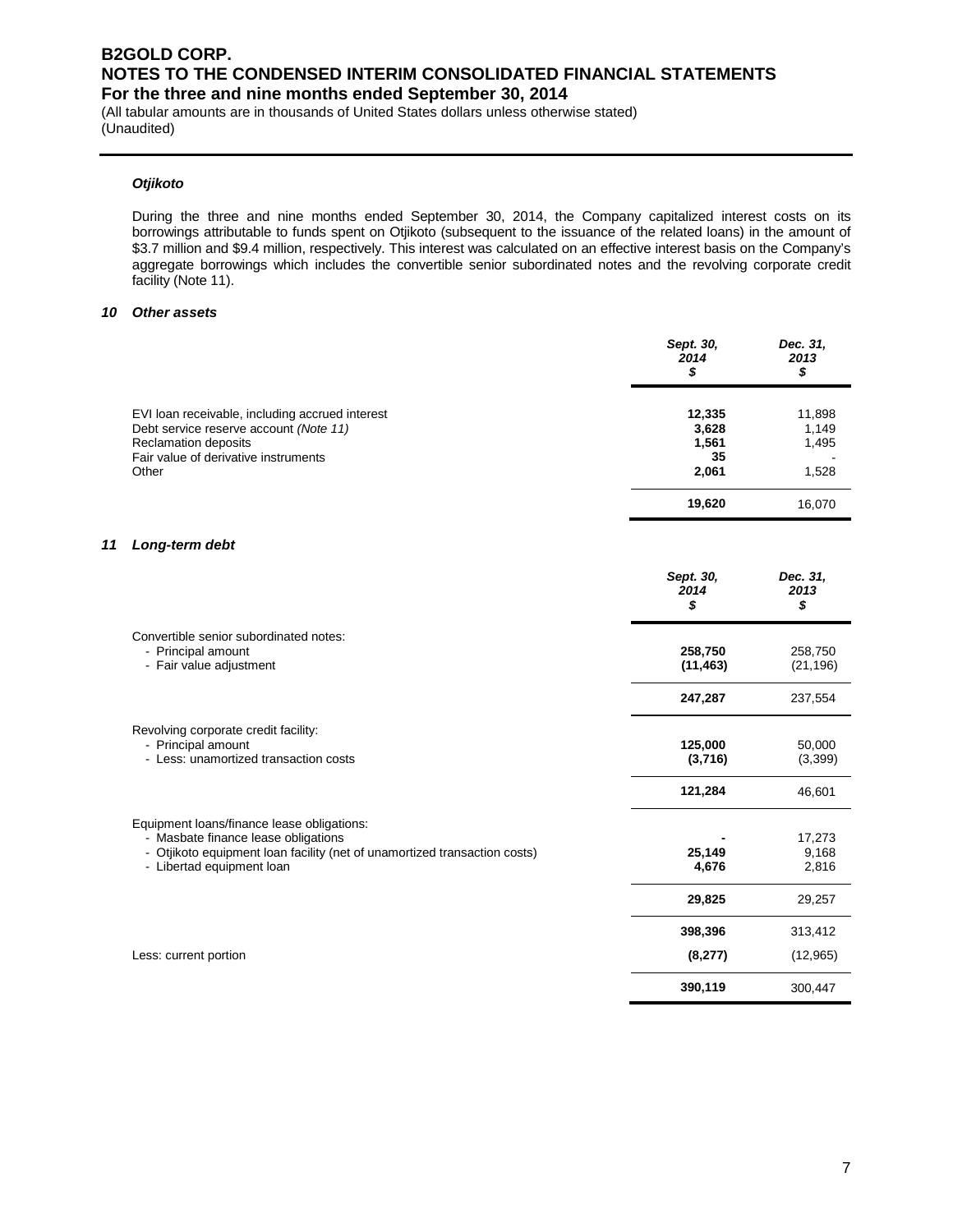(All tabular amounts are in thousands of United States dollars unless otherwise stated) (Unaudited)

#### *Convertible senior subordinated notes*

As at September 30, 2014, the fair value of the convertible senior subordinated notes was \$247.3 million, resulting in a change in fair value for the three and nine months of a gain of \$31.5 million and a loss of \$11.2 million, respectively. For the three months ended September 30, 2014, the gain in fair value of the notes recognized in the statement of operations was reduced to \$31.5 million by \$3.0 million of capitalized finance costs which are attributable to eligible expenditures on the Otjikoto property. For the nine months ended September 30, 2014, the change in fair value of the notes recognized in the statement of operations was reduced to \$11.2 million by \$7.9 million of capitalized finance costs.

Interest payments in the first and third quarter of 2014 were \$5.1 million and \$4.2 million, respectively.

#### *Revolving corporate credit facility*

During the first quarter of 2014, the Company entered into an amending agreement pursuant to which the facility amount of the Senior Credit Facility was increased by \$50 million to a total amount of \$200 million, subject to updating security documents to reflect the increased amount of the facility.

During the three and nine months ended September 30, 2014, the Company drew down an additional \$50 million and \$75 million, respectively, under the Senior Credit Facility. As at September 30, 2014 the Company had drawn down a total of \$125 million under the Senior Credit Facility, leaving an undrawn balance of \$75 million.

For the three and nine months ended September 30, 2014, the interest and financing expense relating to the revolving corporate credit facility recognized in the statement of operations was reduced by \$0.7 million and \$1.5 million, respectively, which was attributable to eligible expenditures on the Otjikoto property and capitalized to the carrying amount of the property.

#### *Masbate finance lease obligations*

During the first quarter of 2014, the Company notified Leighton Holdings Limited ("Leighton") that it was exercising its option to terminate the mining services agreement effective December 31, 2014 and would purchase the leased assets under the agreement. On June 30, 2014, the Company terminated the finance lease and took ownership of the leased assets.

#### *Otjikoto equipment loan facility*

During the nine months ended September 30, 2014, a subsidiary of the Company, B2Gold Namibia drew \$20.3 million under the facility. At September 30, 2014, the B2Gold Namibia had drawn \$30.5 million under the facility leaving \$10.4 million undrawn, based on current exchange rates. Transaction costs relating to the facility totalled approximately \$1.6 million and are being recognized over the term of the facility using the effective interest rate method.

The Borrower is required to maintain a deposit in a debt service reserve account ("DSRA") with HSBC Bank Bermuda Limited equal at all times to the total of the principal, interest and other payments that become payable over the next six month period. At September 30, 2014, the balance in the DSRA was \$3.6 million (Note 10).

#### *Libertad equipment loan*

During the first quarter of 2014, a subsidiary of the Company purchased mobile heavy equipment valued at \$3.0 million (2013 - \$4.2 million) for its Libertad operation. The Company paid 15% of the value of the equipment in cash and entered into two credit contracts with Caterpillar Crédito S.A de C.V for the remaining 85%. The contracts have a sixty month term, with quarterly payments of principal and interest at a variable rate of LIBOR plus 4.0%. The Company has provided security on the loan in the form of the related equipment.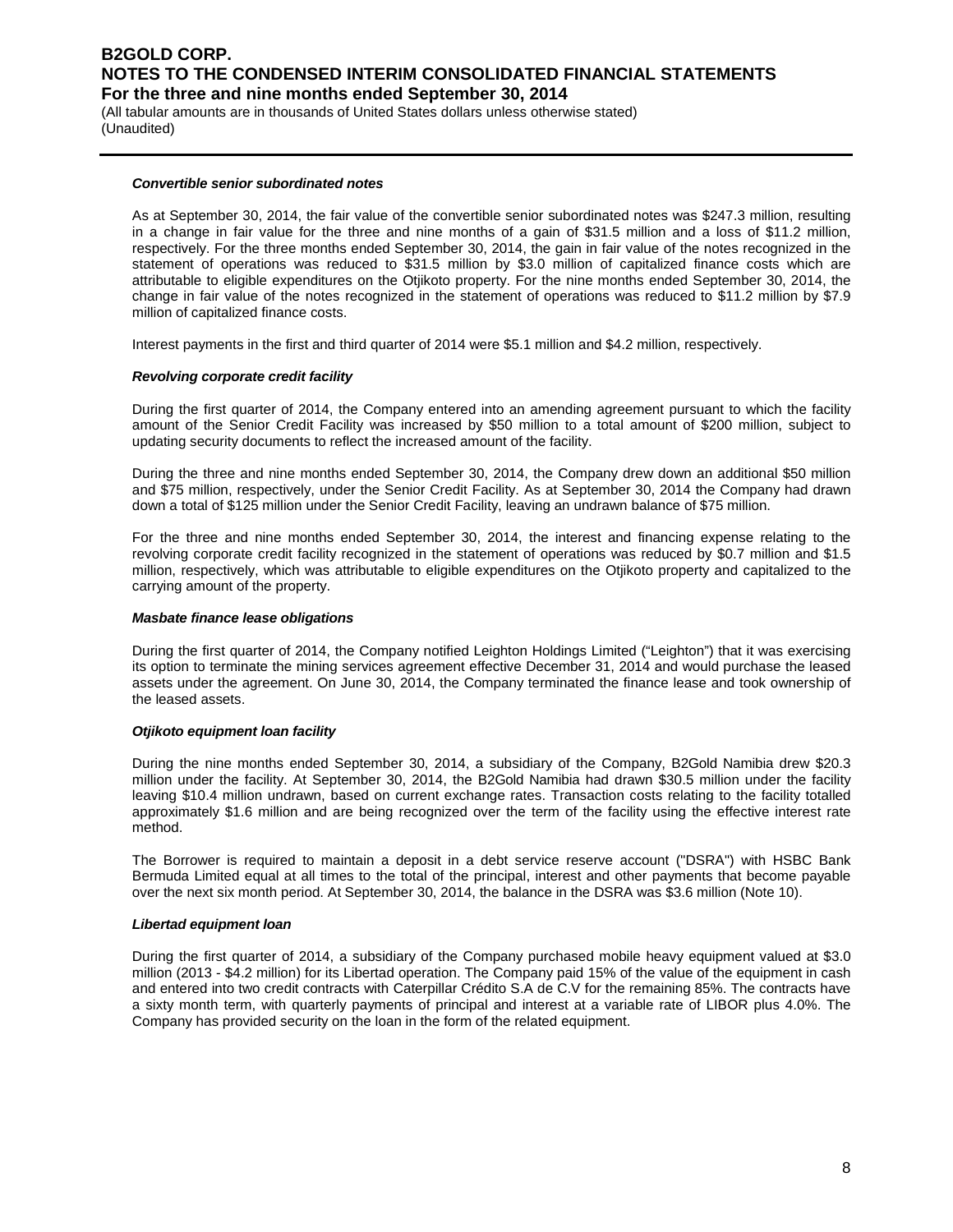(All tabular amounts are in thousands of United States dollars unless otherwise stated) (Unaudited)

#### *12 Capital stock*

The Company's authorized share capital consists of an unlimited number of common shares and an unlimited number of preferred shares. As at September 30, 2014, the Company had 680,221,227 common shares outstanding, including 2,705,000 common shares being held in trust under the Company's Incentive Plan. No preferred shares were outstanding.

On September 22, 2014, the Company acquired control of Papillon and recognized an equity reserve for the fair value of the shares to be issued to Papillon Sharholders as consideration for the acquisition (Note 6). On October 3, 2014, the Company completed the acquisition through acquiring all of the issued ordinary shares of Papillon by issuing 237,390,819 B2Gold common shares.

During the nine months ended September 30, 2014, the Company granted 5.7 million stock options to employees and directors. These options have a weighted average exercise price of C\$2.91, have a term of five years and vest over a period of up to three years. The fair value was calculated using the Black-Scholes option pricing model based on a risk-free annual interest rate of 1.14%, an expected life of 2.8 years, an expected volatility of 59%, and a dividend yield rate of nil. The total number of stock options outstanding at September 30, 2014 was 41.5 million.

For the three and nine months ended September 30, 2014, share-based payments expense, relating to the vesting of stock options, was \$1.5 million and \$5.7 million, respectively (2013 - \$2.8 million and \$6.9 million), net of \$0.8 million and \$2.5 million, respectively (2013 - \$1.1 million and \$2.7 million) capitalized to mining interests.

During the nine months ended September 30, 2014, the Company granted 2.2 million RSUs to employees and directors. The total number of RSUs outstanding at September 30, 2014 was 2.6 million.

For the three and nine months ended September 30, 2014, share-based payments expense, relating to the vesting of RSUs, was \$1.2 million and \$5.6 million, respectively (2013 - \$1.8 million and \$6.7 million), net of \$0.0 million and \$0.2 million, respectively (2013 - \$0.2 million and \$1.1 million) capitalized to mining interests.

On April 30, 2014, 0.75 million common shares were awarded from the trust under the Incentive Plan to a senior employee of the Company. In connection with the award, the Company recorded a share-based payments expense of \$2.1 million (the market value of the shares on the date of the award) in the nine months ended September 30, 2014.

## *13 Gold commitments*

At September 30, 2014, the following gold forward contracts with respect to the Otjikoto Project were outstanding (by maturity dates):

|                                     | 2015   | 2016   | 2017   | 2018   | <b>Total</b> |
|-------------------------------------|--------|--------|--------|--------|--------------|
| Gold forward contracts:<br>- Ounces | 35,496 | 52,986 | 55,716 | 48.216 | 192,414      |
| - Average price per ounce (rand)    | 14,874 | 15,500 | 15,587 | 15,727 | 15,458       |

These contracts are excluded from the scope of IAS 39, accounted for as executory contracts as they were entered into and continue to be held for the purpose of delivery in accordance with the Company's expected production schedule. No fair value gains and losses on these commodity contracts have been recorded in the financial statement. The effect of these contracts will be to provide a fixed price in rand for a portion of gold sales.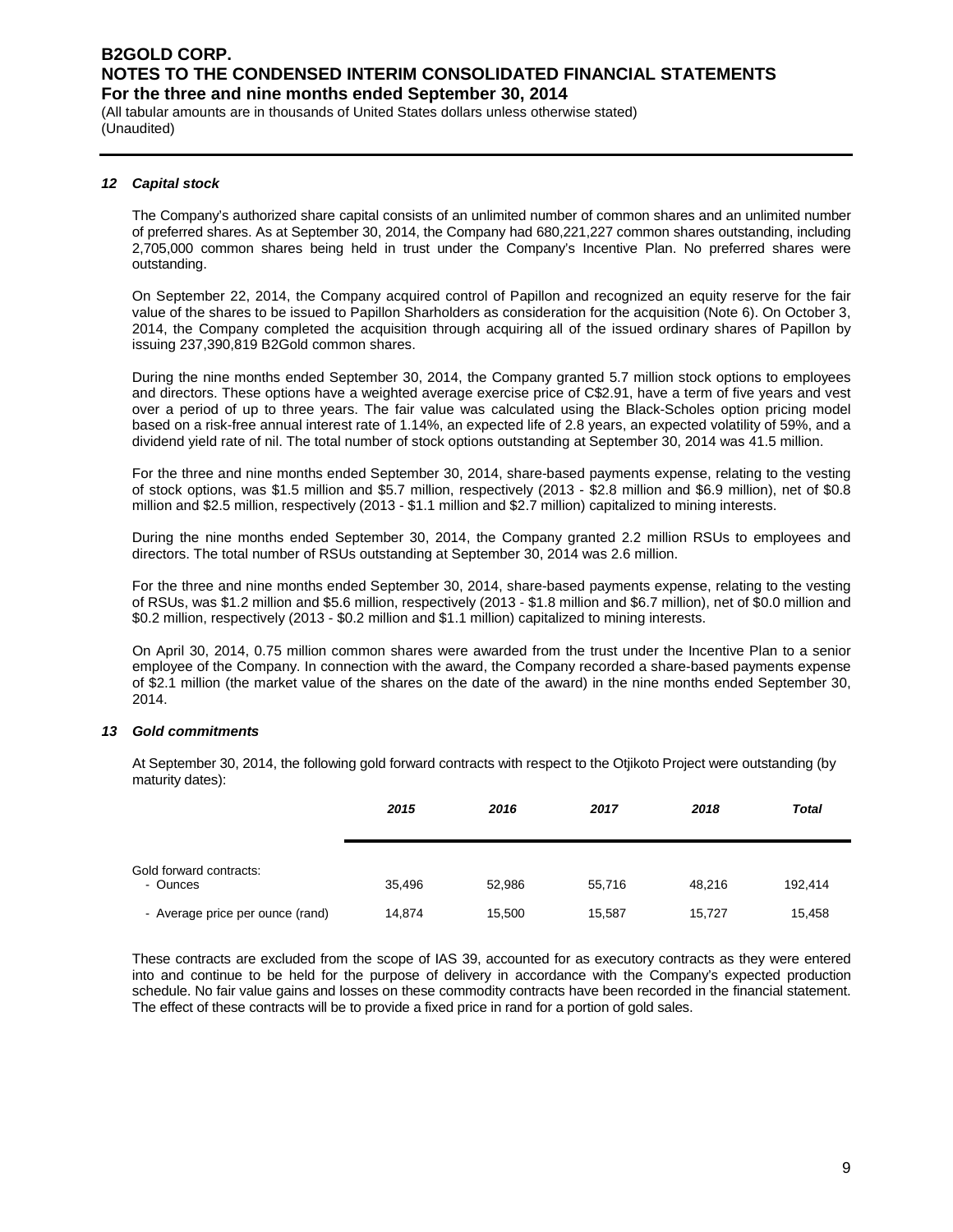(All tabular amounts are in thousands of United States dollars unless otherwise stated) (Unaudited)

#### *14 Financial instruments*

The Company's financial assets and liabilities consist of cash and cash equivalents, accounts receivable, loan receivable from EVI (Note 10), long-term investments (Note 8), accounts payable and accrued liabilities, South African rand foreign exchange derivative contracts, gold derivative contracts, and debt (Note 11).

#### *Fair values*

The Company's financial assets and liabilities are classified based on the lowest level of input significant to the fair value measurement based on the fair value hierarchy:

Level 1 – quoted prices in active markets for identical assets or liabilities;

Level 2 – inputs other than quoted prices included in Level 1 that are observable for the asset or liability, either directly (i.e. as prices) or indirectly (i.e. derived from prices); and

Level 3 – inputs for the asset or liability that are not based on observable market data.

As at September 30, 2014, the Company's financial assets and liabilities that are measured and recognized at fair value on a recurring basis are categorized as follows:

|                                                                                                                                                                                         | As at Sept. 30, 2014 |                           | As at Dec. 31, 2013 |                                 |
|-----------------------------------------------------------------------------------------------------------------------------------------------------------------------------------------|----------------------|---------------------------|---------------------|---------------------------------|
|                                                                                                                                                                                         | Level 1<br>5         | Level 2<br>Φ              | Level 1             | Level <sub>2</sub>              |
| Long-term investments (Note 8)<br>Convertible senior subordinated notes (Note 11)<br>Gold derivative contracts (Note 10)<br>South African rand foreign exchange derivative<br>contracts | 25,380               | (247, 287)<br>35<br>(798) | 20,769              | (237, 554)<br>(205)<br>(2, 563) |

The fair value of the Company's long-term investments was determined using market quotes from an active market for each investment.

The fair value of the convertible senior subordinated notes was determined using a broker's price quote from an active market.

The fair value of the gold derivative contracts and South African rand foreign exchange derivative contracts was determined using prevailing market rates for instruments with similar characteristics.

The Company has entered into foreign currency contracts to manage its foreign currency exposure of forecast expenditures denominated in Namibian dollars relating to the development of its Otjikoto project. As the Namibian dollar is pegged to the South African rand, the Company enters into foreign currency contracts between the South African rand and the United States dollar due to their greater liquidity.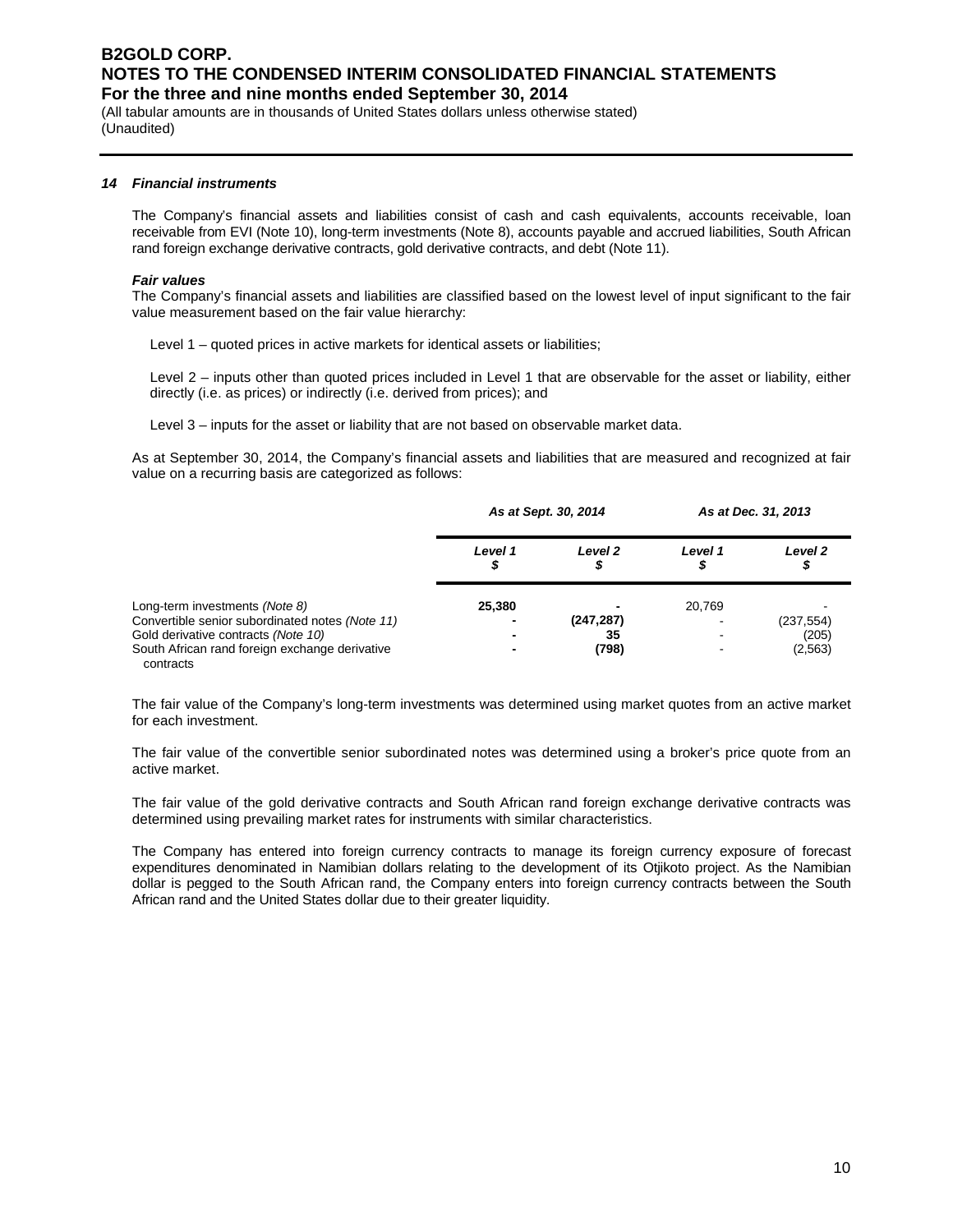(All tabular amounts are in thousands of United States dollars unless otherwise stated) (Unaudited)

#### *15 Supplementary cash flow information*

Supplementary disclosure of cash flow information is provided in the table below:

## *a) Non-cash (credits) charges:*

|                                                 | For the three<br>months ended<br>Sept. 30, 2014 | For the three<br>months ended<br>Sept. 30, 2013 | For the nine<br>months ended<br>Sept. 30, 2014 | For the nine<br>months ended<br>Sept. 30, 2013 |
|-------------------------------------------------|-------------------------------------------------|-------------------------------------------------|------------------------------------------------|------------------------------------------------|
| Depreciation and depletion                      | 29,020                                          | 21,190                                          | 82,710                                         | 54,327                                         |
| Impairment of goodwill and long-lived assets    |                                                 |                                                 |                                                |                                                |
| (Note 5)                                        | 298,397                                         |                                                 | 298,397                                        |                                                |
| (Gain) loss on fair value of convertible notes  |                                                 |                                                 |                                                |                                                |
| (Note 11)                                       | (31, 522)                                       | (8,633)                                         | 11,173                                         | (8,633)                                        |
| Share-based payments (Note 12)                  | 2,712                                           | 4,656                                           | 13,440                                         | 13,641                                         |
| Write-down of long-term investments (Note 8)    |                                                 |                                                 | 3,007                                          | 18,481                                         |
| Deferred income tax expense (recovery)          | 930                                             | (270)                                           | 260                                            | 3,478                                          |
| Unrealized(gain) loss on derivative instruments | (995)                                           | (784)                                           | (1, 942)                                       | 5,665                                          |
| Write-down of mineral property interests        | 364                                             | 9,564                                           | 364                                            | 9,564                                          |
| Gain on sale of Brucejack royalty               |                                                 |                                                 |                                                | (44, 496)                                      |
| Inventory fair value adjustments on CGA         |                                                 |                                                 |                                                |                                                |
| acquisition                                     |                                                 |                                                 |                                                | 32,869                                         |
| Amortization of deferred revenue                |                                                 | (9,368)                                         |                                                | (28, 150)                                      |
| Convertible notes transaction costs             |                                                 | 9,026                                           |                                                | 9,026                                          |
| Other                                           | 2,550                                           | (15)                                            | 3,341                                          | 8,466                                          |
|                                                 |                                                 |                                                 |                                                |                                                |
|                                                 | 301,456                                         | 25,366                                          | 410,750                                        | 74,238                                         |

#### *b) Changes in non-cash working capital:*

|                                          | For the three  | For the three  | For the nine   | For the nine   |
|------------------------------------------|----------------|----------------|----------------|----------------|
|                                          | months ended   | months ended   | months ended   | months ended   |
|                                          | Sept. 30, 2014 | Sept. 30, 2013 | Sept. 30, 2014 | Sept. 30, 2013 |
| Accounts receivable and prepaids         | 3.732          | 17,669         | 6.461          | (5,609)        |
| Value-added and other tax receivables    | 12,878         | (1,303)        | (504)          | 874            |
| Inventories                              | (3,015)        | 4.570          | (9, 166)       | 18,745         |
| Accounts payable and accrued liabilities | (4,230)        | (12,389)       | (7,466)        | (1,230)        |
| Income and other taxes payables          | (96)           | (5,044)        | (2,379)        | (11, 945)      |
|                                          | 9,269          | 3,503          | (13,054)       | 835            |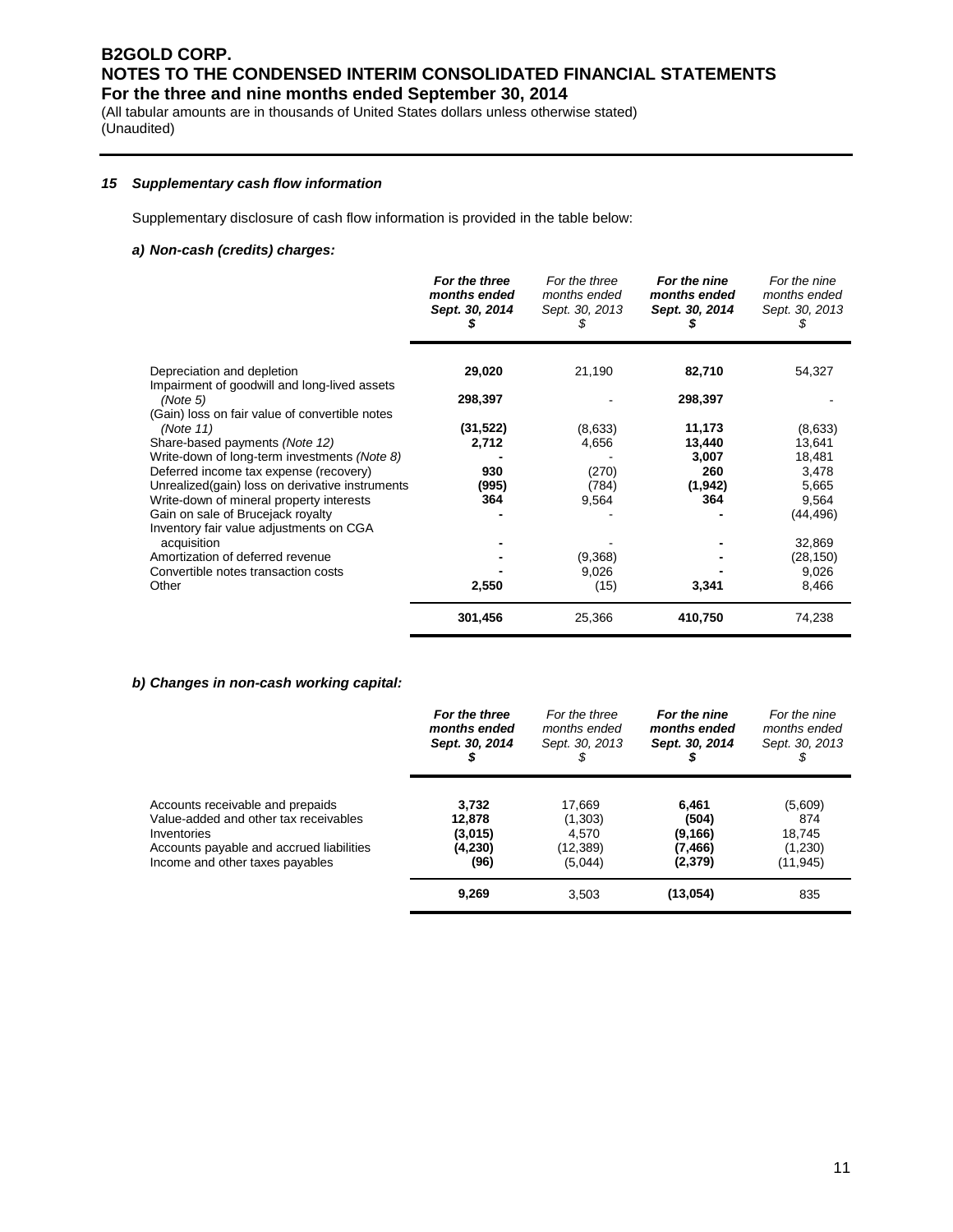(All tabular amounts are in thousands of United States dollars unless otherwise stated) (Unaudited)

#### *c) Other exploration and development:*

|                                                                                                                                                                                                                                                 | For the three<br>months ended<br>Sept. 30, 2014<br>s                                   | For the three<br>months ended<br>Sept. 30, 2013<br>Y.                        | For the nine<br>months ended<br>Sept. 30, 2014                                                  | For the nine<br>months ended<br>Sept. 30, 2013<br>Y.                               |
|-------------------------------------------------------------------------------------------------------------------------------------------------------------------------------------------------------------------------------------------------|----------------------------------------------------------------------------------------|------------------------------------------------------------------------------|-------------------------------------------------------------------------------------------------|------------------------------------------------------------------------------------|
| Kiaka Project, exploration<br>Masbate Mine, exploration<br>Libertad Mine, exploration<br>Limon Mine, exploration<br>Otjikoto, exploration/feasibility<br>Primavera, exploration<br>Mocoa, exploration<br>Trebol and Pavon, exploration<br>Other | (2, 127)<br>(719)<br>(1, 197)<br>(1,291)<br>(1,594)<br>(397)<br>(95)<br>(565)<br>(352) | (1,651)<br>(1,369)<br>(1,055)<br>(1, 424)<br>(202)<br>(66)<br>(150)<br>(591) | (5,684)<br>(3, 154)<br>(3,471)<br>(3, 431)<br>(4, 354)<br>(905)<br>(389)<br>(2,300)<br>(1, 102) | (6, 105)<br>(4,089)<br>(3, 462)<br>(5, 392)<br>(976)<br>(519)<br>(352)<br>(1, 420) |
|                                                                                                                                                                                                                                                 | (8, 337)                                                                               | (6,508)                                                                      | (24, 790)                                                                                       | (22, 315)                                                                          |

#### *d) Non-cash investing and financing activities:*

|                                                                                                                                | For the three<br>months ended<br>Sept. 30, 2014 | For the three<br>months ended<br>Sept. 30, 2013<br>\$ | For the nine<br>months ended<br>Sept. 30, 2014 | For the nine<br>months ended<br>Sept. 30, 2013<br>S |
|--------------------------------------------------------------------------------------------------------------------------------|-------------------------------------------------|-------------------------------------------------------|------------------------------------------------|-----------------------------------------------------|
| Common shares to be issued for Papillon<br>acquisition                                                                         | 484,277                                         |                                                       | 484,277                                        |                                                     |
| Common shares issued for CGA acquisition                                                                                       |                                                 |                                                       |                                                | 984,870                                             |
| Common shares issued to EVI on assignment<br>of its right to acquire an additional 5%<br>interest in the Otiikoto property     |                                                 |                                                       |                                                | 1,000                                               |
| Share-based compensation, capitalized to<br>resource property interests                                                        | 805                                             | 1,294                                                 | 2,731                                          | 3,767                                               |
| Equipment purchased under finance lease<br>Equipment purchased under equipment loan<br>Interest expense, capitalized to mining |                                                 |                                                       | 2,115<br>2,512                                 | 3,271                                               |
| interests<br>Change in accounts payable and accrued<br>liabilities relating to resource property                               | 3,695                                           | 320                                                   | 9,404                                          | 1,051                                               |
| expenditures                                                                                                                   | 1,050                                           | 2,991                                                 | (17,712)                                       | 10,800                                              |

#### *16 Compensation of key management*

Key management includes the Company's directors, members of the Executive Committee and members of Senior Management. Compensation to key management included:

|                                           | For the three | For the three  | For the nine   | For the nine   |
|-------------------------------------------|---------------|----------------|----------------|----------------|
|                                           | months ended  | months ended   | months ended   | months ended   |
|                                           | Sept. 30,2014 | Sept. 30, 2013 | Sept. 30, 2014 | Sept. 30, 2013 |
| Salaries and short-term employee benefits | 1.297         | 1.198          | 7.198          | 5,910          |
| Share-based payments                      | 1,211         | 1.212          | 7,708          | 4,873          |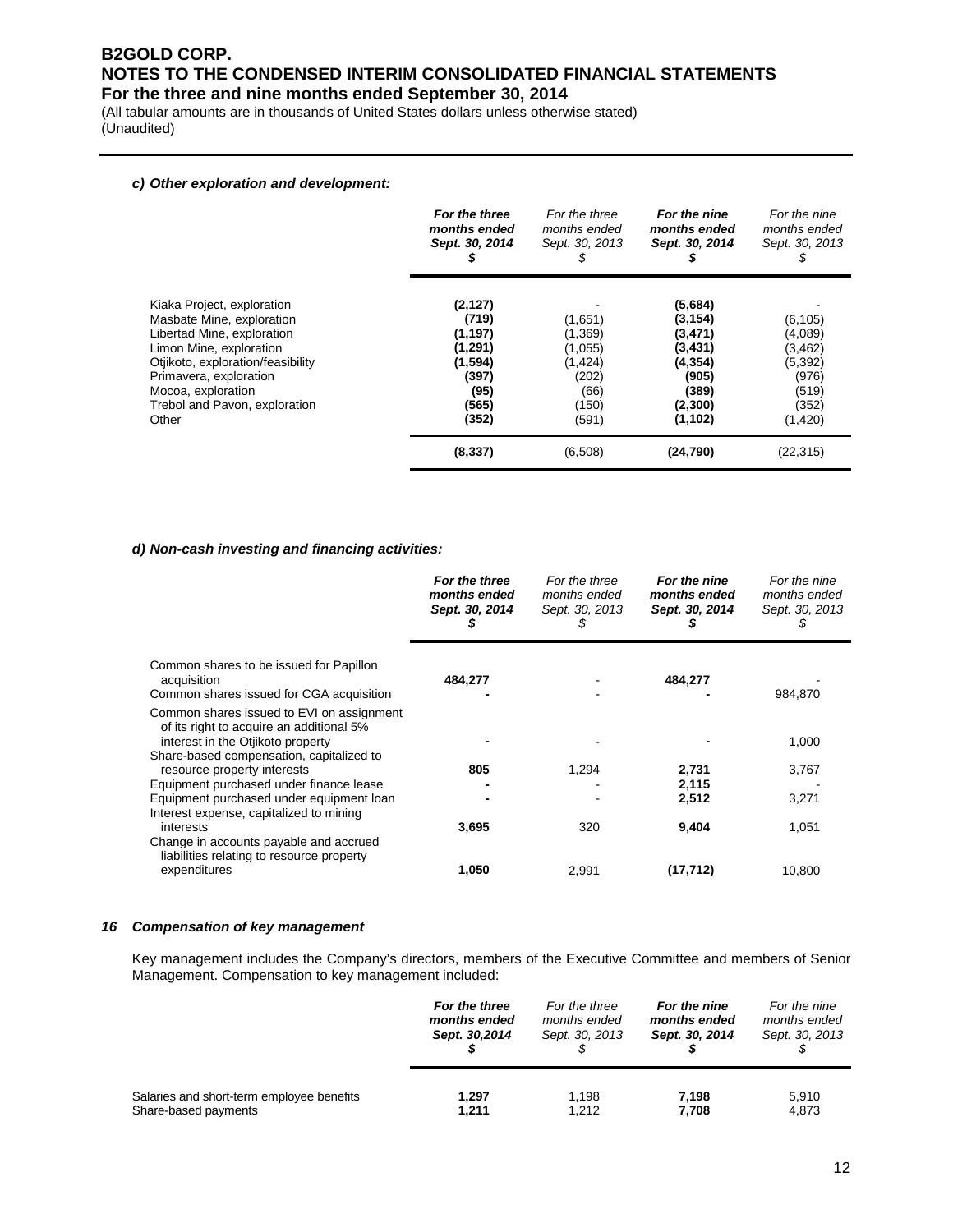(All tabular amounts are in thousands of United States dollars unless otherwise stated) (Unaudited)

#### *17 Segmented information*

The Company's reportable operating segments include its mining operations and development projects, namely the Limon, Libertad and Masbate mines, and the Otjikoto, Fekola, Gramalote and Kiaka projects. The "Other Mineral Properties" segment consists of the Company's interests in mineral properties which are at various stages of exploration. The "Corporate and Other" segment includes corporate operations and the Bellavista property in Costa Rica which is presently undergoing environmental and closure audits.

The Company's segments are summarized in the following tables.

|                                                             | Limon<br>Mine<br>\$ | Libertad<br><b>Mine</b><br>\$ | <b>Masbate</b><br><b>Mine</b><br>\$ | Otjikoto<br><b>Project</b><br>S | <b>Gramalote</b><br>Project<br>S | Kiaka<br>Project<br>\$ | Fekola<br>Project<br>S   | <b>Other</b><br><b>Mineral</b><br><b>Properties</b><br>S | Corporate<br>& Other | <b>Total</b><br>\$ |
|-------------------------------------------------------------|---------------------|-------------------------------|-------------------------------------|---------------------------------|----------------------------------|------------------------|--------------------------|----------------------------------------------------------|----------------------|--------------------|
| Gold revenue                                                | 12,311              | 46,196                        | 56,417                              |                                 |                                  |                        |                          |                                                          |                      | 114,924            |
| <b>Production costs</b>                                     | 10,579              | 19,865                        | 35,867                              |                                 |                                  |                        |                          |                                                          | ۰                    | 66,311             |
| Depreciation &<br>depletion                                 | 4,094               | 12,064                        | 12,862                              |                                 |                                  |                        |                          | -                                                        | 63                   | 29,083             |
| Impairment of<br>goodwill and<br>other long-lived<br>assets |                     | ۰                             | 202,070                             | ٠                               | 96,327                           |                        |                          |                                                          | ۰                    | 298,397            |
| Net (loss) income                                           | (2, 171)            | 4,212                         | (202, 998)                          | (1,060)                         | (96, 327)                        | (486)                  |                          | (417)                                                    | 25,119               | (274, 128)         |
| Capital<br>expenditures                                     | 4,424               | 6,799                         | 7,284                               | 37,877                          | 2,907                            | 2,127                  | $\overline{\phantom{a}}$ | 1,412                                                    | 7                    | 62,837             |
| <b>Total assets</b>                                         | 106,770             | 230,531                       | 983,110                             | 433,192                         | 63,741                           | 56,679                 | 507,618                  | 75,708                                                   | 141,976              | 2,599,325          |

#### *For the three months ended September 30, 2014*

#### *For the three months ended September 30, 2013*

|                             | Limon<br><b>Mine</b><br>\$ | Libertad<br><b>Mine</b><br>\$ | <b>Masbate</b><br><b>Mine</b><br>\$ | <b>Otjikoto</b><br><b>Project</b> | Gramalote<br><b>Project</b> | Kiaka<br><b>Project</b> | Fekola<br><b>Project</b>      | <b>Other</b><br><b>Mineral</b><br><b>Properties</b><br>D | Corporate<br>& Other<br>\$ | <b>Total</b><br>\$ |
|-----------------------------|----------------------------|-------------------------------|-------------------------------------|-----------------------------------|-----------------------------|-------------------------|-------------------------------|----------------------------------------------------------|----------------------------|--------------------|
| Gold revenue                | 17.789                     | 51,434                        | 59,507                              |                                   |                             |                         |                               |                                                          | $\overline{\phantom{a}}$   | 128,730            |
| <b>Production costs</b>     | 8,902                      | 20,562                        | 32,318                              |                                   |                             |                         | -<br>$\overline{\phantom{a}}$ |                                                          | $\overline{\phantom{a}}$   | 61,782             |
| Depreciation &<br>depletion | 4,678                      | 7,971                         | 8,540                               |                                   |                             |                         |                               |                                                          | 69                         | 21,258             |
| Net (loss) income           | 1,734                      | 13.375                        | 12,334                              |                                   |                             |                         | ٠                             | (9,704)                                                  | (9,790)                    | 7,949              |
| Capital<br>expenditures     | 5,598                      | 6,889                         | 11,235                              | 57,271                            | 11,536                      |                         | ٠                             | 1,605                                                    | 118                        | 94,252             |
| <b>Total assets</b>         | 111.921                    | 242.119                       | 1.215.685                           | 256.959                           | 145.021                     |                         | ۰                             | 64.282                                                   | 238,694                    | 2.274.681          |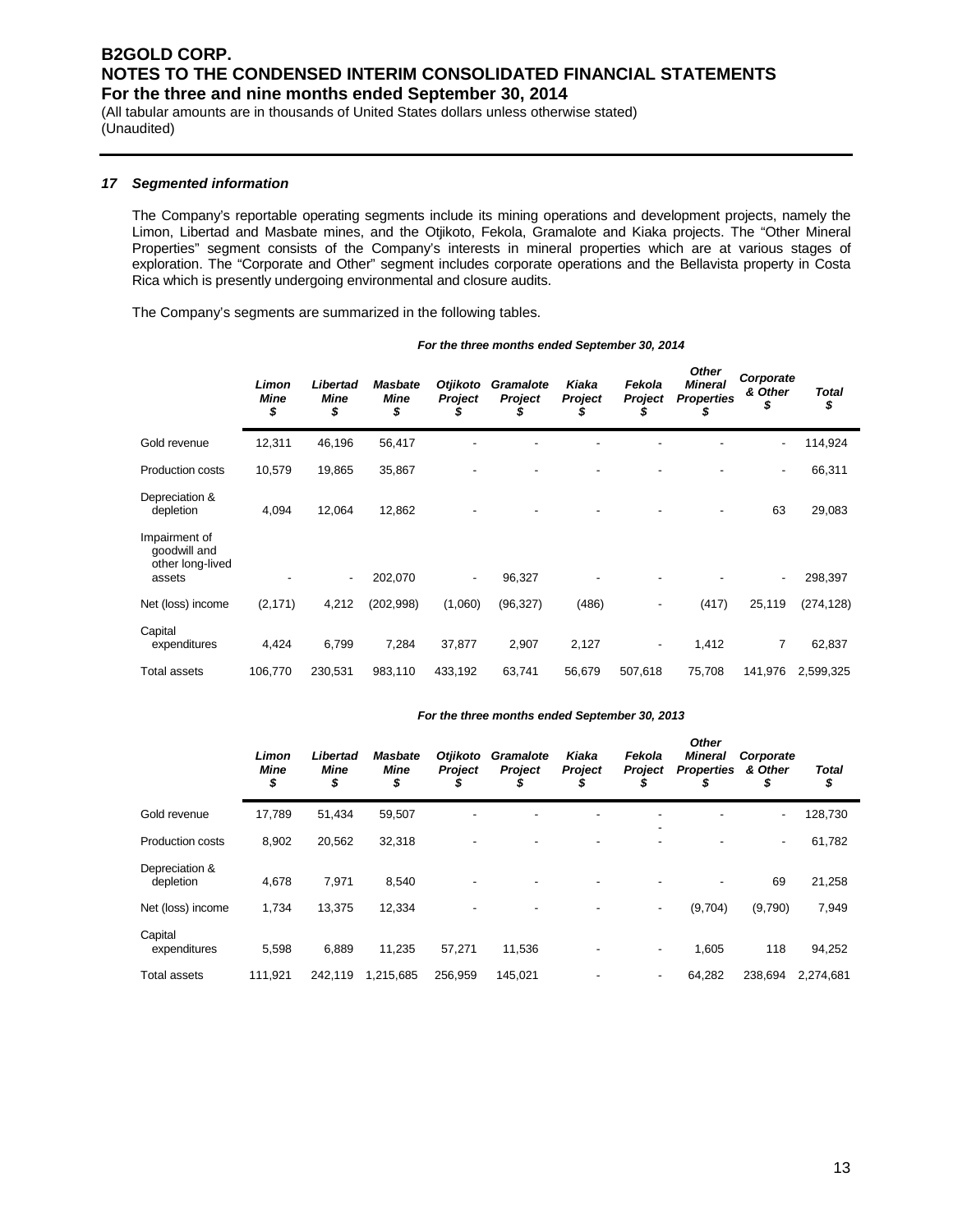(All tabular amounts are in thousands of United States dollars unless otherwise stated) (Unaudited)

|                                                             | Limon<br><b>Mine</b><br>\$ | Libertad<br>Mine<br>\$   | <b>Masbate</b><br><b>Mine</b><br>\$ | Otjikoto<br><b>Project</b><br>Ğ. | <b>Gramalote</b><br>Project<br>J | Kiaka<br>Project<br>J | Fekola<br><b>Project</b><br>5 | <b>Other</b><br><b>Mineral</b><br><b>Properties</b><br>\$ | Corporate<br>& Other<br>\$ | <b>Total</b><br>\$ |
|-------------------------------------------------------------|----------------------------|--------------------------|-------------------------------------|----------------------------------|----------------------------------|-----------------------|-------------------------------|-----------------------------------------------------------|----------------------------|--------------------|
| Gold revenue                                                | 50,062                     | 148,795                  | 165,345                             |                                  |                                  |                       |                               |                                                           | $\overline{\phantom{0}}$   | 364,202            |
| <b>Production costs</b>                                     | 30,571                     | 63,713                   | 100,261                             |                                  |                                  |                       |                               |                                                           | ۰                          | 194,545            |
| Depreciation &<br>depletion                                 | 13,039                     | 33,417                   | 36,254                              |                                  |                                  |                       |                               | ٠                                                         | 189                        | 82,899             |
| Impairment of<br>goodwill and<br>other long-lived<br>assets |                            | $\overline{\phantom{a}}$ | 202,070                             | -                                | 96,327                           |                       |                               |                                                           | ٠                          | 298,397            |
| Net income (loss)                                           | 3,323                      | 21,363                   | (191, 926)                          | (1, 189)                         | (96, 327)                        | (994)                 |                               | (259)                                                     | (43, 626)                  | (309, 635)         |
| Capital<br>expenditures                                     | 16,751                     | 27,392                   | 35,653                              | 144,333                          | 11,043                           | 5,684                 | $\blacksquare$                | 4,699                                                     | 41                         | 245,596            |
| <b>Total assets</b>                                         | 106,770                    | 230,531                  | 983,110                             | 433,192                          | 63,741                           | 56,679                | 507,618                       | 75,708                                                    | 141,976                    | 2,599,325          |

#### *For the nine months ended Sept. 30, 2013*

*For the nine months ended September 30, 2014*

|                                                                                   | Limon<br><b>Mine</b><br>\$ | Libertad<br>Mine<br>\$ | <b>Masbate</b><br>Mine<br>\$ | <b>Otjikoto</b><br>Project | Gramalote<br><b>Project</b> | Kiaka<br><b>Project</b> | Fekola<br><b>Project</b><br>Ъ | <b>Other</b><br><b>Mineral</b><br><b>Properties</b><br>\$ | Corporate<br>& Other<br>\$ | Total<br>\$ |
|-----------------------------------------------------------------------------------|----------------------------|------------------------|------------------------------|----------------------------|-----------------------------|-------------------------|-------------------------------|-----------------------------------------------------------|----------------------------|-------------|
| Gold revenue                                                                      | 62,677                     | 134,430                | 209,111                      |                            |                             |                         |                               |                                                           | ۰                          | 406,218     |
| Production costs                                                                  | 29,019                     | 56,752                 | 109,784                      |                            |                             |                         |                               |                                                           | ٠                          | 195,555     |
| Cost of sales $-$<br>inventory fair<br>value<br>adjustments on<br>CGA acquisition |                            |                        | 32,869                       |                            |                             |                         |                               |                                                           | $\overline{\phantom{a}}$   | 32,869      |
| Depreciation &<br>depletion                                                       | 12,439                     | 19,643                 | 22,244                       |                            |                             |                         |                               |                                                           | 157                        | 54,483      |
| Net income (loss)                                                                 | 9,878                      | 33,007                 | 14,172                       |                            |                             |                         | ٠                             | (9, 977)                                                  | (5,997)                    | 41,083      |
| Capital<br>expenditures                                                           | 15,991                     | 29,841                 | 25,565                       | 127,007                    | 44,081                      |                         | -                             | 5,033                                                     | 397                        | 247,915     |
| Total assets                                                                      | 111,921                    | 242,119                | 1,215,685                    | 256,959                    | 145,021                     |                         | ۰                             | 64,282                                                    | 238,694                    | 2,274,681   |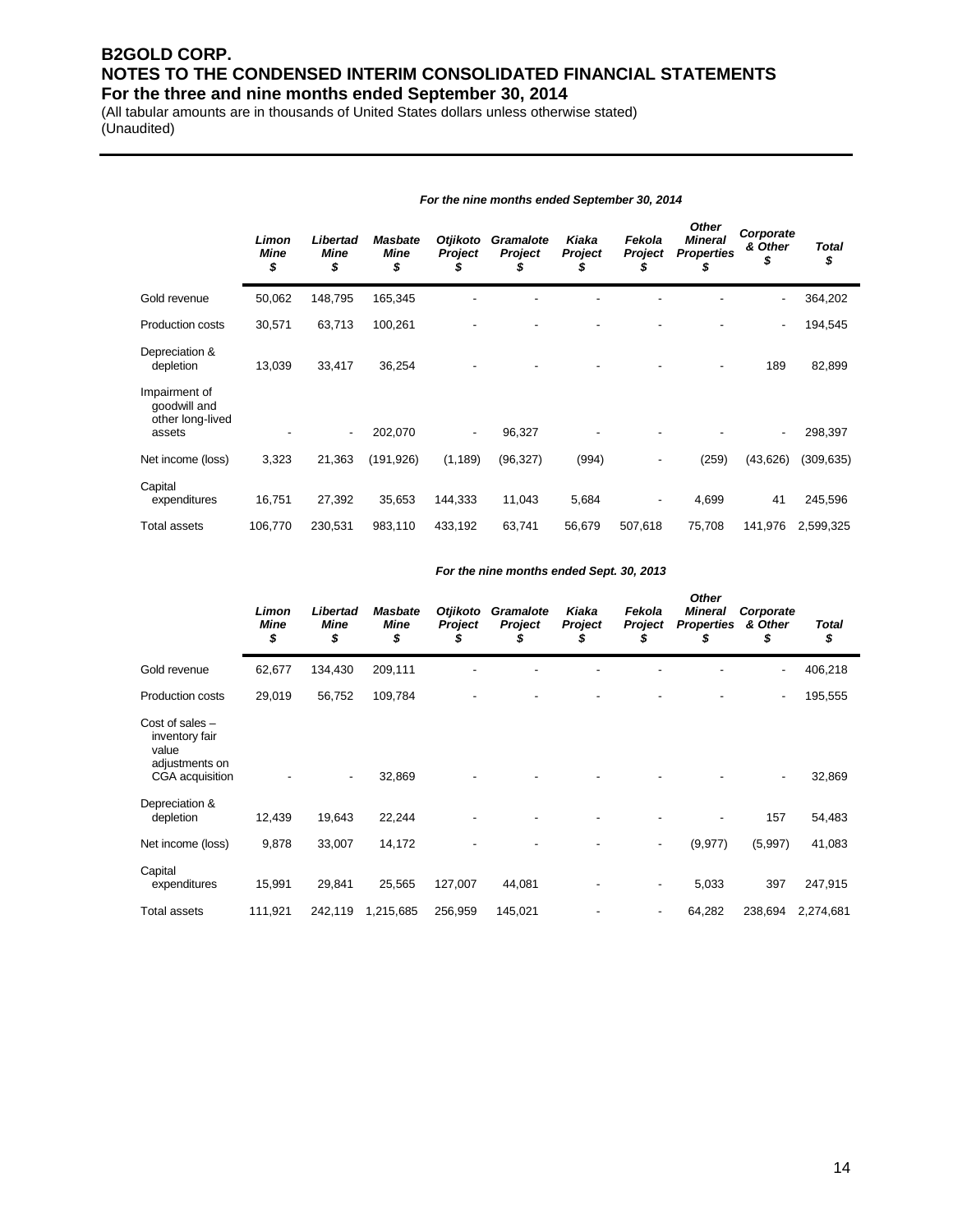(All tabular amounts are in thousands of United States dollars unless otherwise stated) (Unaudited)

#### The Company's mining interests are located in the following geographical locations

|                     | September 30,<br>2014<br>\$ | December 31,<br>2013<br>\$ |
|---------------------|-----------------------------|----------------------------|
| Mining interests    |                             |                            |
| Philippines         | 858,760                     | 858,871                    |
| Mali                | 513,686                     |                            |
| Namibia             | 402,568                     | 289,945                    |
| Nicaragua           | 291,321                     | 286,110                    |
| Colombia            | 93,548                      | 178,368                    |
| <b>Burkina Faso</b> | 56,881                      | 50,550                     |
| Costa Rica          | 2,611                       | 2,611                      |
| Canada              | 845                         | 990                        |
|                     | 2,220,220                   | 1,667,445                  |

#### *18 Commitments*

As at September 30, 2014, the Company had the following significant commitments (in addition to those disclosed elsewhere in these financial statements):

- Payments of \$2.8 million for Otjikoto project mobile equipment to be incurred in the first quarter of 2015.
- Land payments of \$7.9 million (the Company's 49% share) with respect to the acquisition of land at the Gramalote project in Colombia. It is expected that \$1.5 million will be paid in 2014, \$6.1 million in 2015 and the remaining \$0.3 million in 2016.

#### *19 Contingencies*

#### *ZTS Claim*

On April 7, 2014, a local Malian company, Etablissements Zoumana Traoré SARL (ZTS), filed a claim against Papillon before the Commercial Court of Bamako seeking to claim an additional shareholding in Songhoi Resources SARL (Songhoi). Papillon's Medinandi tenement is owned by Songhoi which is a joint venture company between Papillon, who owns 90%, and its local joint venture partner, Mani SARL (Mani), who owns 10%. Mani originally acquired the tenement from ZTS in 2006. On June 26, 2014, a judge of the Commercial Court of Bamako dismissed Papillon's arguments on jurisdiction and accepted ZTS's claims on the merits. The hearing was supposed to be limited to the question of jurisdiction and Papillon was not given an opportunity to submit arguments on the merits of the case. Notwithstanding, the judgement held that ZTS holds 17% of Songhoi's share capital, 10% of which is already indirectly held by ZTS through Mani. In addition, the judge awarded damages to ZTS in an amount of 3 billion CFA francs (approximately \$5.8 million) and a penalty amount of 100 million CFA francs (approximately \$0.2 million) per day for any delay in effecting the decision of the judge. The Company considers the decision to be totally unlawful and has appealed the decision to the Court of Appeal in Bamako. The Company has accordingly not made an accrual for any element of these damages. In addition, Papillon has initiated International Chamber of Commerce (ICC) arbitral proceedings in Paris in order to secure its rights against ZTS and other respondents, which has been registered by the ICC Secretariat.

The Company believes that it is not probable that the claim by ZTS will be successful and accordingly, no provision for any liability has been recognised in these financial statements.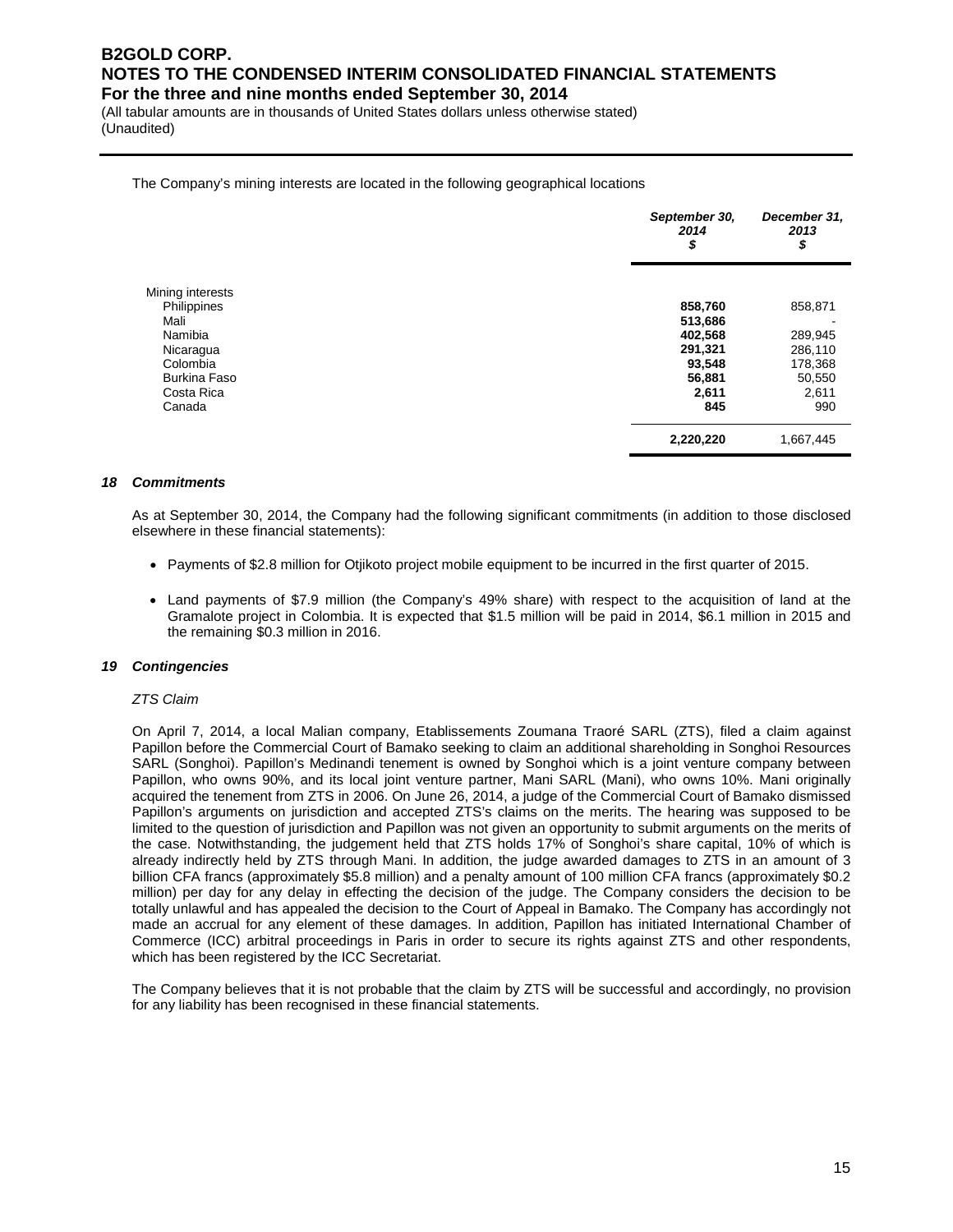## **B2GOLD CORP. MINING INTERESTS SCHEDULE (NOTE 20)**

### **For the nine months ended September 30, 2014**

(All tabular amounts are in thousands of United States dollars unless otherwise stated) (Unaudited)

|                                                                            | Cost                                                |                                                        |                                |                                                                        |                                                                  |                                             | <b>Accumulated depreciation</b>    | Net carrying value             |                                                    |                                                                  |                                                     |
|----------------------------------------------------------------------------|-----------------------------------------------------|--------------------------------------------------------|--------------------------------|------------------------------------------------------------------------|------------------------------------------------------------------|---------------------------------------------|------------------------------------|--------------------------------|----------------------------------------------------|------------------------------------------------------------------|-----------------------------------------------------|
|                                                                            | <b>Balance at</b><br>Dec. 31,<br>2013<br>\$         | <b>Acquisition</b><br>costs/<br><b>Additions</b><br>\$ | Disposals/<br>write-offs<br>\$ | <b>Cumulative</b><br>translation<br>adjustment<br>\$                   | <b>Balance</b> at<br>Sep. 30,<br>2014<br>\$                      | <b>Balance</b> at<br>Dec. 31,<br>2013<br>\$ | <b>Depreciation</b><br>\$          | Disposals/<br>write-offs<br>\$ | <b>Balance</b> at<br>Sep. 30,<br>2014<br>\$        | As at<br>Sep. 30,<br>2014<br>\$                                  | As at<br>Dec. 31,<br>2013<br>\$                     |
| Property, plant and equipment (depletable)                                 |                                                     |                                                        |                                |                                                                        |                                                                  |                                             |                                    |                                |                                                    |                                                                  |                                                     |
| Masbate mine<br>Libertad (including Jabali)<br>Limon                       | 723,155<br>259,518<br>120,139                       | 40,122<br>30,049<br>16,844                             | (5,647)                        | $\blacksquare$<br>ä,                                                   | 757,630<br>289,567<br>136,983                                    | (40, 744)<br>(83, 927)<br>(44, 970)         | (35, 385)<br>(33, 291)<br>(12,009) | 801<br>$\blacksquare$<br>Ĭ.    | (75, 328)<br>(117, 218)<br>(56, 979)               | 682,302<br>172,349<br>80,004                                     | 682,411<br>175,591<br>75,169                        |
|                                                                            | 1,102,812                                           | 87,015                                                 | (5,647)                        | $\blacksquare$                                                         | 1,184,180                                                        | (169, 641)                                  | (80, 685)                          | 801                            | (249, 525)                                         | 934,655                                                          | 933,171                                             |
| Masbate undeveloped mineral interests                                      | 176,460                                             | $\tilde{\phantom{a}}$                                  |                                | $\blacksquare$                                                         | 176,460                                                          |                                             |                                    | $\overline{\phantom{a}}$       | $\blacksquare$                                     | 176,460                                                          | 176,460                                             |
| Mine under construction                                                    |                                                     |                                                        |                                |                                                                        |                                                                  |                                             |                                    |                                |                                                    |                                                                  |                                                     |
| Otjikoto                                                                   | 289,945                                             | 139,897                                                | $\sim$                         | (27, 274)                                                              | 402,568                                                          |                                             |                                    | $\sim$                         |                                                    | 402,568                                                          | 289,945                                             |
| Exploration & evaluation properties (non-<br>depletable)                   |                                                     |                                                        |                                |                                                                        |                                                                  |                                             |                                    |                                |                                                    |                                                                  |                                                     |
| Fekola<br>Kiaka<br>Mocoa<br>Trebol & Pavon<br>San Jose<br>Calibre<br>Other | 50,550<br>28,200<br>24,870<br>1,123<br>8,496<br>861 | 507,618<br>5,928<br>406<br>2,232<br>95<br>939<br>7,185 | (364)                          | $\overline{\phantom{a}}$<br>$\overline{\phantom{a}}$<br>$\blacksquare$ | 507,618<br>56,478<br>28,606<br>26,738<br>1,218<br>9,435<br>8,046 |                                             |                                    |                                | $\blacksquare$<br>$\blacksquare$<br>$\overline{a}$ | 507,618<br>56,478<br>28,606<br>26,738<br>1,218<br>9,435<br>8,046 | 50,550<br>28,200<br>24,870<br>1,123<br>8,496<br>861 |
|                                                                            | 114,100                                             | 524,403                                                | (364)                          | $\sim$                                                                 | 638,139                                                          | $\blacksquare$                              |                                    | $\sim$                         | $\omega$                                           | 638,139                                                          | 114,100                                             |
| Corporate & other                                                          |                                                     |                                                        |                                |                                                                        |                                                                  |                                             |                                    |                                |                                                    |                                                                  |                                                     |
| <b>Bellavista</b><br>Office, furniture & equipment                         | 2,611<br>1,688                                      | 44                                                     | $\sim$                         | $\sim$                                                                 | 2,611<br>1,732                                                   | (698)                                       | (189)                              | $\blacksquare$                 | (887)                                              | 2,611<br>845                                                     | 2,611<br>990                                        |
|                                                                            | 4,299                                               | 44                                                     |                                | $\blacksquare$                                                         | 4,343                                                            | (698)                                       | (189)                              | $\blacksquare$                 | (887)                                              | 3,456                                                            | 3,601                                               |
|                                                                            | 1,687,616                                           | 751,359                                                | (6,011)                        | (27, 274)                                                              | 2,405,690                                                        | (170, 339)                                  | (80, 874)                          | 801                            | (250, 412)                                         | 2,155,278                                                        | 1,517,277                                           |
| Investments in joint ventures (accounted for<br>using the equity method)   |                                                     |                                                        |                                |                                                                        |                                                                  |                                             |                                    |                                |                                                    |                                                                  |                                                     |
| Gramalote<br>Quebradona                                                    | 148,967<br>1,201                                    | 11,101<br>$\overline{\phantom{a}}$                     | (96, 327)                      | $\sim$                                                                 | 63,741<br>1,201                                                  |                                             |                                    | $\sim$                         | $\blacksquare$                                     | 63,741<br>1,201                                                  | 148,967<br>1,201                                    |
|                                                                            | 150,168                                             | 11,101                                                 | (96, 327)                      | $\sim$                                                                 | 64,942                                                           | ÷.                                          |                                    |                                | $\mathbf{r}$                                       | 64,942                                                           | 150,168                                             |
|                                                                            | 1,837,784                                           | 762,460                                                | (102, 338)                     | (27, 274)                                                              | 2,470,632                                                        | (170, 339)                                  | (80, 874)                          | 801                            | (250, 412)                                         | 2,220,220                                                        | 1,667,445                                           |